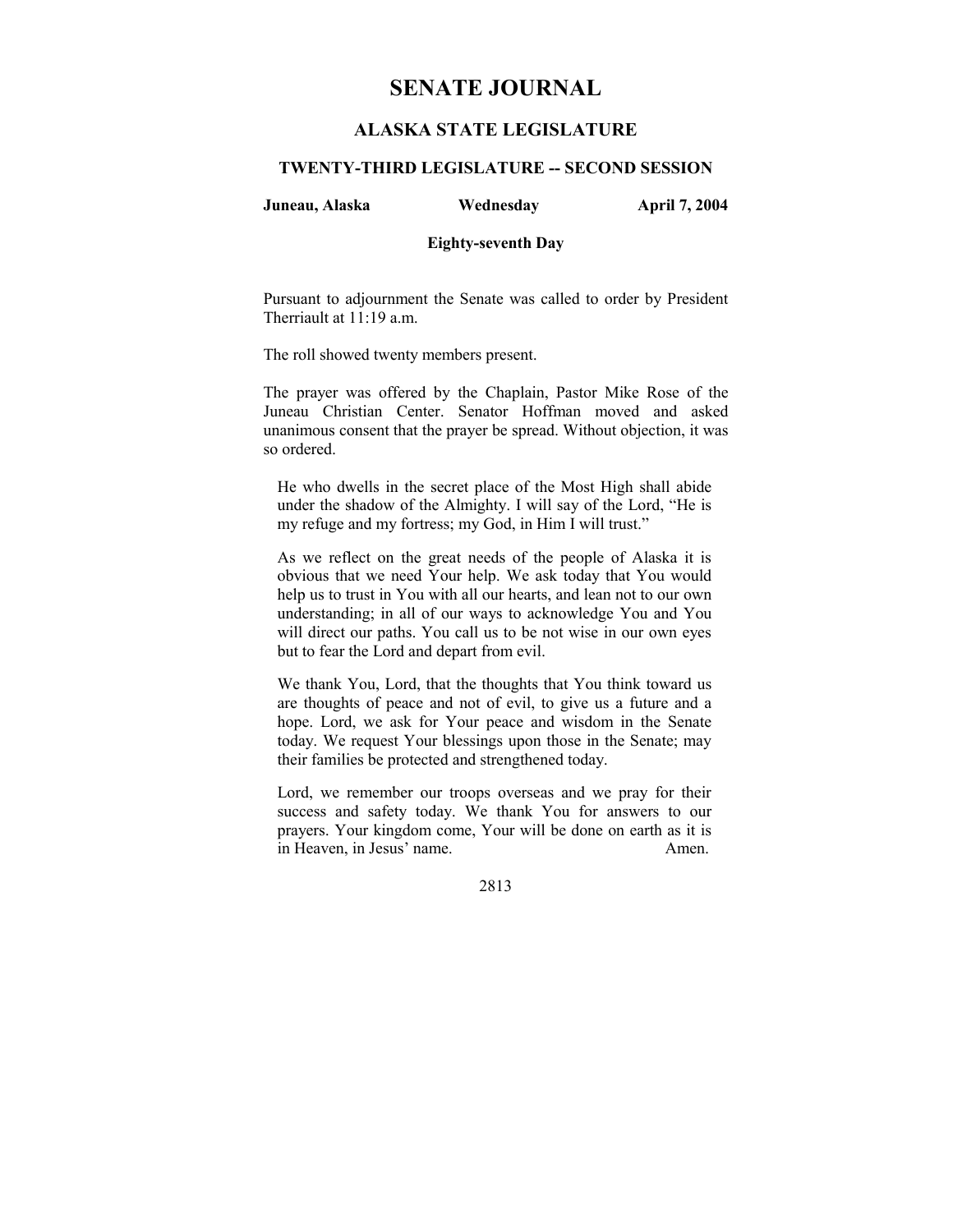Senator Olson led the Senate in the Pledge of Allegiance.

## **Certification**

Senator Ben Stevens moved and asked unanimous consent that the journal for the eighty-sixth legislative day be approved as certified by the Secretary. Without objection, it was so ordered.

#### **Introduction of Chamber Staff**

Senator Wilken introduced Senate Page Jared Garrison Seay of North Pole.

#### **Messages from the House**

#### **SB 283**

Message dated April 6 was read stating, the House has failed to recede from its amendment to CS FOR SENATE BILL NO. 283(FIN) "An Act making an appropriation to reverse the deposit of money available for appropriation in the general fund at the end of fiscal year 2003 into the constitutional budget reserve fund; making an appropriation for investment management fees for the constitutional budget reserve fund; making appropriations under art. IX, sec. 17(c), Constitution of the State of Alaska, from the constitutional budget reserve fund; and providing for an effective date," namely:

CS FOR SENATE BILL NO. 283(FIN) am H "An Act making an appropriation to reverse the deposit of money available for appropriation in the general fund at the end of fiscal year 2003 into the constitutional budget reserve fund; making an appropriation for investment management fees for the constitutional budget reserve fund for fiscal year 2004; making an appropriation for investment management fees for the constitutional budget reserve fund for fiscal year 2005; making appropriations to the Department of Education and Early Development for K-12 educational programs; making appropriations to the University of Alaska and the Alaska Court System; making an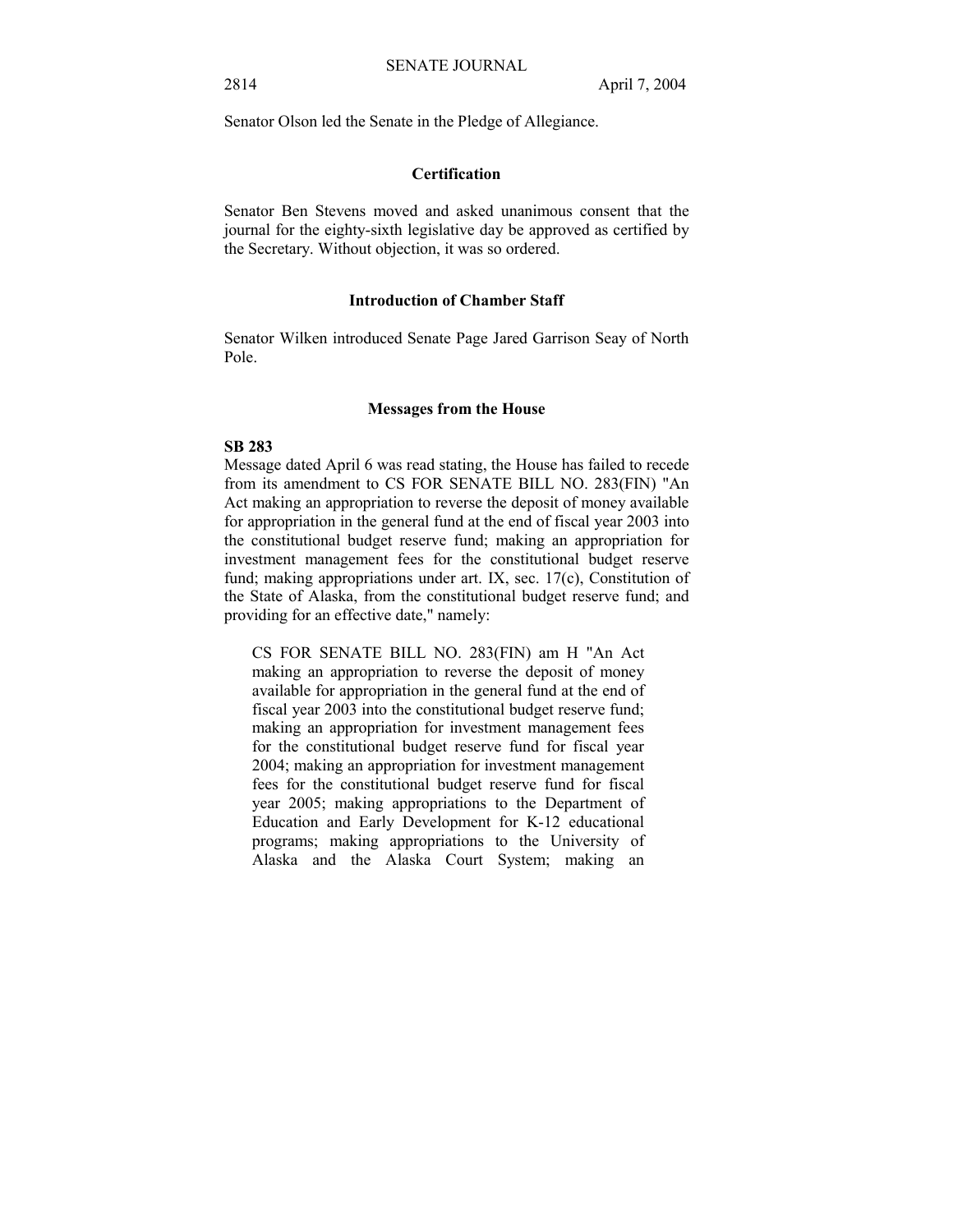appropriation to reverse the deposit of money available for appropriation in the general fund at the end of fiscal year 2004 into the constitutional budget reserve fund; making an appropriation of the amount necessary to balance revenue and general fund appropriations for fiscal years 2004 and 2005; making appropriations for power cost equalization and for grants to municipalities, unincorporated<br>communities, and designated recipients; making communities, and designated recipients; making appropriations under art. IX, sec. 17(c), Constitution of the State of Alaska, from the constitutional budget reserve fund; and providing for an effective date." (Title change authorized by HCR 34)

The Speaker has appointed the following members to a Conference Committee to meet with a like committee from the Senate to consider the bills:

 Representative Harris, Chair Representative Coghill Representative Kerttula

The Speaker granted limited powers of free conference to the conferees.

### **SCR 19**

Message dated April 6 was read, stating the House passed and returned:

> SENATE CONCURRENT RESOLUTION NO. 19 Relating to the support of fisheries education, training, and research and encouraging collaborative efforts between the state, the University of Alaska, and other educational institutions to provide fisheries education programs.

The resolution was referred to the Secretary for enrollment.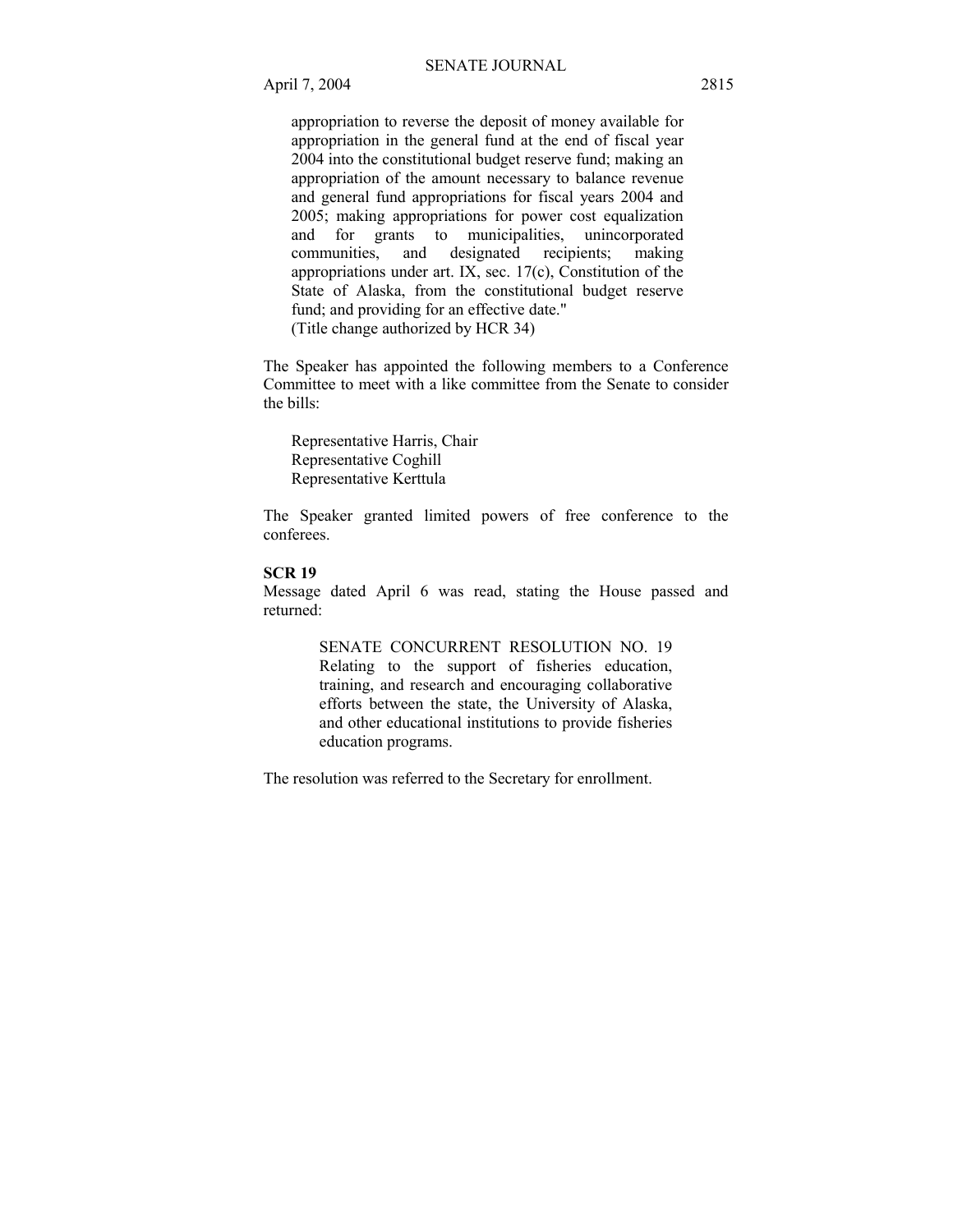Message dated April 6 was read, stating the House passed and transmitted for consideration:

## **First Reading and Reference of House Resolutions**

## **HJR 36**

HOUSE JOINT RESOLUTION NO. 36 BY REPRESENTATIVES WEYHRAUCH, Foster, Lynn,

> Requesting the National Park Service to mitigate the adverse economic effects of commercial fishing closures and restrictions in Glacier Bay National Park and Preserve.

was read the first time and referred to the State Affairs and Resources Committees.

#### **HCR 27**

CS FOR HOUSE CONCURRENT RESOLUTION NO. 27(RES) BY THE HOUSE RESOURCES COMMITTEE,

Relating to Take a Young Person Hunting Week.

was read the first time and referred to the State Affairs and Resources Committees.

Message dated April 6 was read, stating the House passed and transmitted for consideration:

### **First Reading and Reference of House Bills**

## **HB 522**

HOUSE BILL NO. 522 am BY THE HOUSE STATE AFFAIRS COMMITTEE, entitled:

> "An Act relating to discharges from small commercial passenger vessels; and providing for an effective date."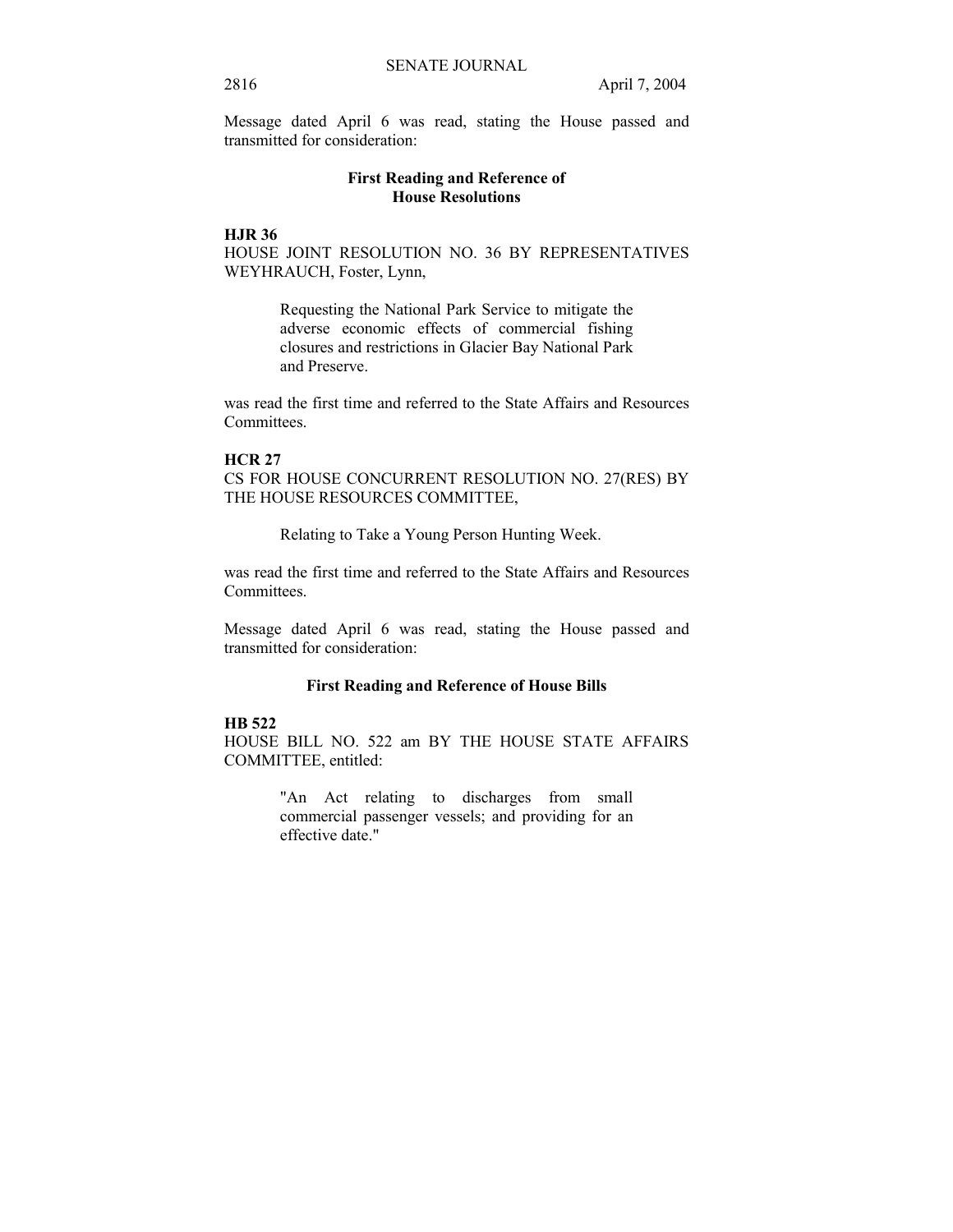was read the first time and referred to the Resources Committee.

## **Standing Committee Reports**

## **SB 27**

The Labor and Commerce Committee considered SENATE BILL NO. 27 "An Act relating to pesticide use; relating to program receipts collected by the Department of Environmental Conservation for registrations and licenses relating to pesticides; and providing for an effective date" and recommended it be replaced with

CS FOR SENATE BILL NO. 27(L&C)

Signing no recommendation: Senator Bunde, Chair; Senators Davis, Gary Stevens. Signing do pass: Senator French. Signing do not pass: Senator Seekins.

The following fiscal information was published today: Fiscal Note No. 1, Department of Environmental Conservation

The bill was referred to the Resources Committee.

#### **SB 219**

The State Affairs Committee considered SENATE BILL NO. 219 "An Act relating to offenses against unborn children." Signing do pass: Senator Gary Stevens, Chair; Senator Cowdery. Signing no recommendation: Senator Stedman.

The following fiscal information was published today: Fiscal Note No. 1, zero, Department of Law Fiscal Note No. 2, indeterminate, Department of Administration Fiscal Note No. 3, zero, Alaska Court System

President Therriault added a Finance Committee referral to the bill.

The bill was referred to the Judiciary, then Finance Committees.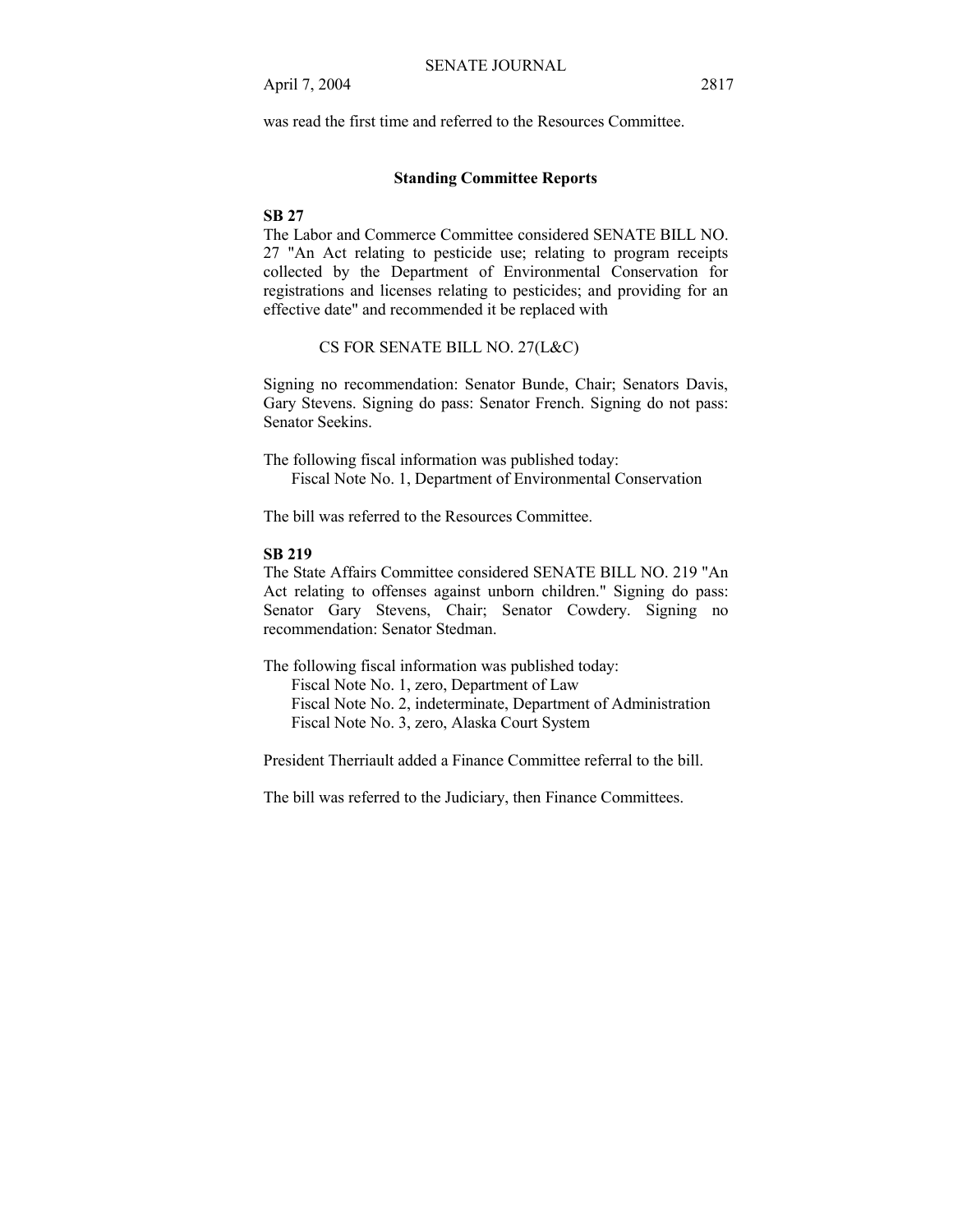## **SB 308**

The Judiciary Committee considered SENATE BILL NO. 308 "An Act increasing the duration of certain provisions of domestic violence protective orders from six months to one year" and recommended it be replaced with

> CS FOR SENATE BILL NO. 308(JUD) (forthcoming)

and further recommended the adoption of a Judiciary Letter of Intent (forthcoming).

Signing do pass: Senator Seekins, Chair; Senators French, Ellis, Ogan. Signing no recommendation: Senator Therriault.

The following previously published fiscal information applies: Fiscal Note No. 1, Department of Administration Fiscal Note No. 2, zero, Alaska Court System

The bill was referred to the Finance Committee.

## **SB 341**

The Labor and Commerce Committee considered SENATE BILL NO. 341 "An Act relating to the administration of the Alaska Vocational Technical Center; and providing for an effective date." Signing do pass: Senator Bunde, Chair; Senators Seekins, Davis, French, Gary Stevens.

The following previously published fiscal information applies: Fiscal Note No. 1, zero, Department of Labor and Workforce Development

The bill was referred to the Finance Committee.

## **SB 351**

The Finance Committee considered SENATE BILL NO. 351 "An Act requiring the Alaska Public Offices Commission to accept documents by nonelectronic means" and recommended it be replaced with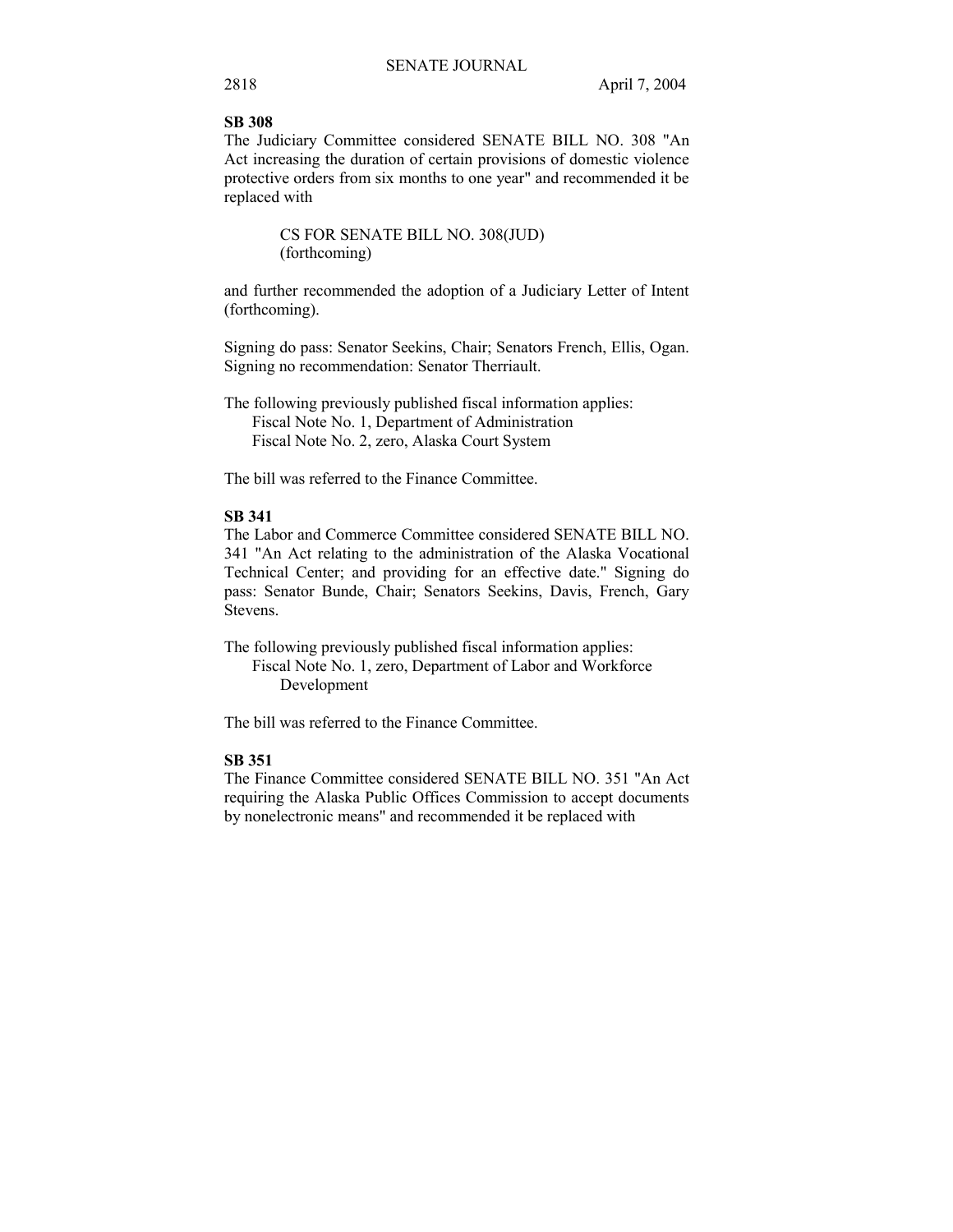CS FOR SENATE BILL NO. 351(FIN) "An Act requiring the Alaska Public Offices Commission to accept documents by nonelectronic means, and specifying the manner of preparing the forms that are provided by the commission."

Signing do pass: Senators Green, Wilken, Cochairs; Senator Ben Stevens. Signing no recommendation: Senators Dyson, Bunde, Hoffman, Olson.

The following previously published fiscal information applies: Fiscal Note No. 1, indeterminate, Department of Administration

The bill was referred to the Rules Committee.

#### **SB 371**

The Transportation Committee considered SENATE BILL NO. 371 "An Act relating to the powers and duties of the Department of Transportation and Public Facilities; relating to a long-range program for highway construction and maintenance; repealing a requirement that public facilities comply with energy standards adopted by the Department of Transportation and Public Facilities; and providing for an effective date" and recommended it be replaced with

> CS FOR SENATE BILL NO. 371(TRA) "An Act relating to the powers and duties of the Department of Transportation and Public Facilities; relating to a long-range program for highway construction and maintenance; and providing for an effective date."

Signing do pass: Senators Wagoner, Cowdery, Cochairs. Signing no recommendation: Senators Lincoln, Therriault, Olson.

The following fiscal information was published today: Fiscal Note No. 1, zero, Department of Transportation and Public Facilities

The bill was referred to the Finance Committee.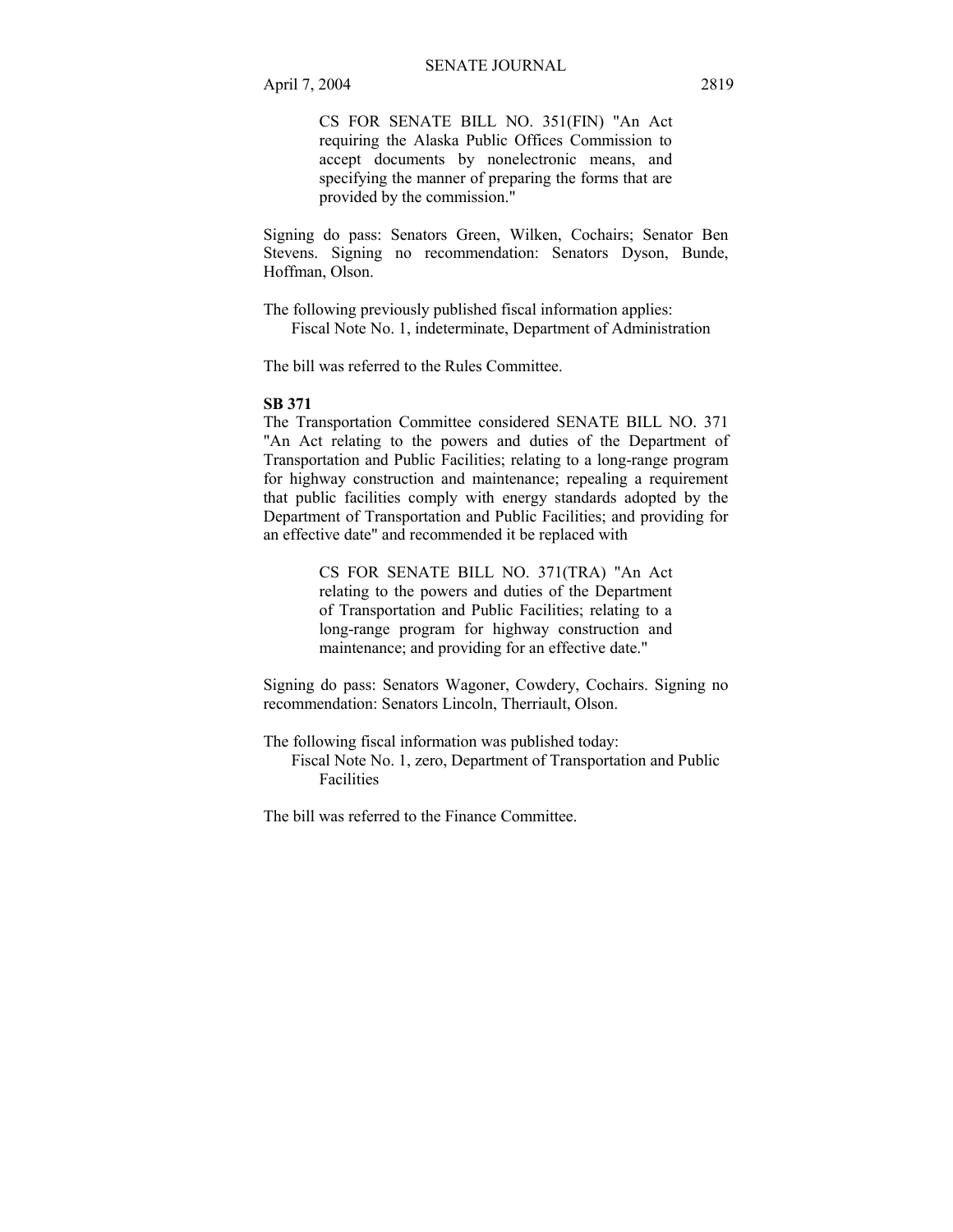#### **HB 252**

The Judiciary Committee considered CS FOR HOUSE BILL NO. 252(STA) "An Act relating to the terms and duties of the members of the State Board of Registration for Architects, Engineers and Land Surveyors" and recommended it be replaced with

> SENATE CS FOR CS FOR HOUSE BILL NO. 252(JUD) "An Act relating to the terms and duties of the members of the State Board of Registration for Architects, Engineers and Land Surveyors; and relating to the employment and classification of an executive secretary for the board." (Title change authorized by SCR 24 [forthcoming])

Signing do pass: Senator Seekins, Chair. Signing no recommendation: Senators Therriault, Ellis, French, Ogan.

The following fiscal information was published today:

 Fiscal Note No. 2, zero, Department of Community and Economic Development

The bill was referred to the Rules Committee.

#### **HB 288**

The Labor and Commerce Committee considered 2d CS FOR HOUSE BILL NO. 288(RLS) "An Act changing the name of the Department of Community and Economic Development to the Department of Commerce and Community and Economic Development" and recommended the adoption of the State Affairs Senate Committee Substitute offered on page 2067. Signing no recommendation: Senator Bunde, Chair; Senators Seekins, French. Signing do pass: Senators Davis, Gary Stevens.

The following previously published fiscal information applies:

 Fiscal Note No. 2, zero, Department of Community and Economic Development

The bill was referred to the Rules Committee.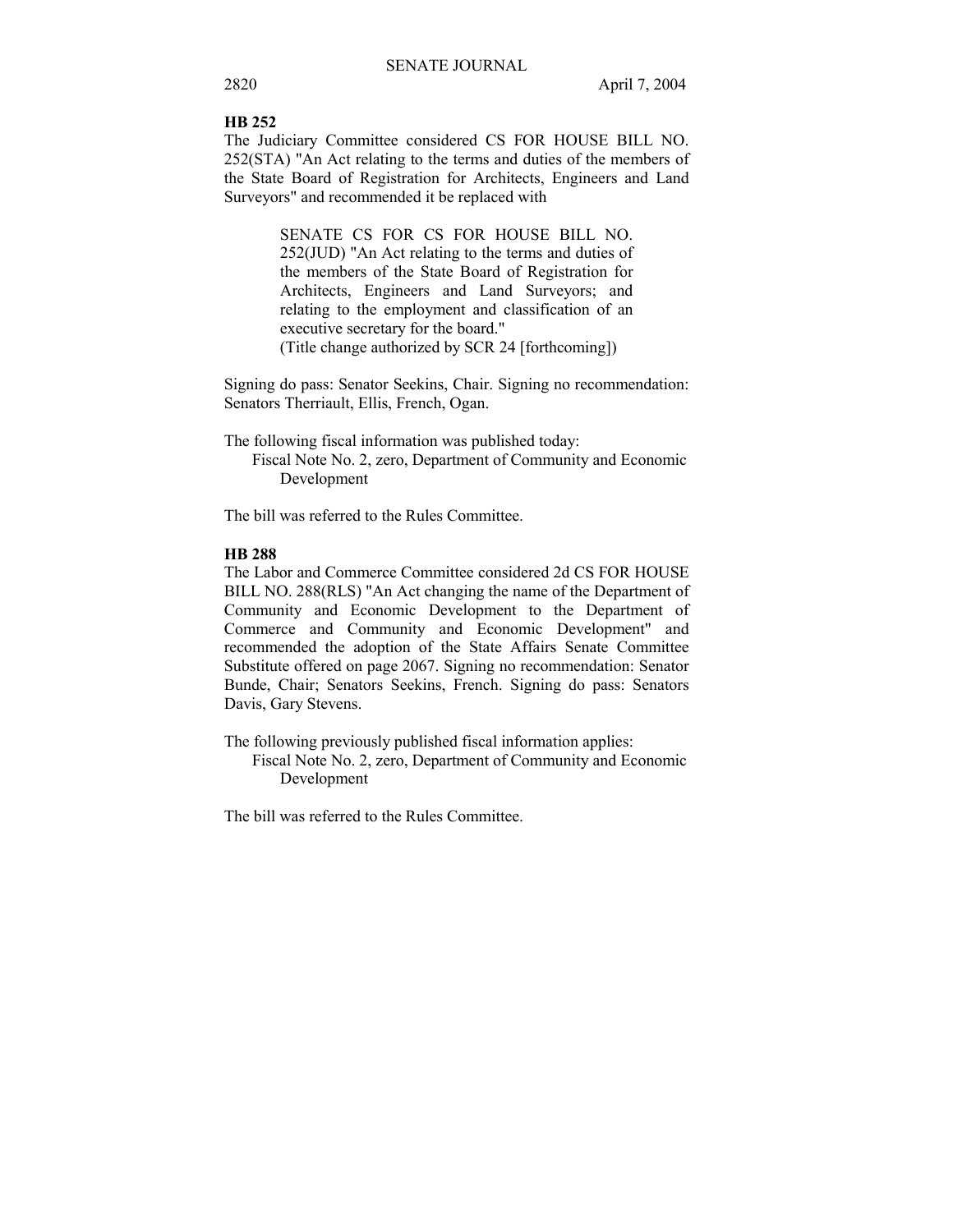April 7, 2004 2821

#### **HB 341**

The Labor and Commerce Committee considered HOUSE BILL NO. 341 "An Act relating to the dive fishery management assessment." Signing do pass: Senator Bunde, Chair; Senators Seekins, Gary Stevens. Signing no recommendation: Senators Davis, French.

The following previously published fiscal information applies: Fiscal Note No. 1, zero, Department of Revenue

The bill was referred to the Finance Committee.

#### **HB 350**

The Judiciary Committee considered CS FOR HOUSE BILL NO. 350(STA) "An Act adding personal injury and death from arson in the first degree to the injuries compensable by the Violent Crimes Compensation Board; and providing for an effective date." Signing do pass: Senator Seekins, Chair; Senators Ellis, Ogan, Therriault. Signing no recommendation: Senator French.

The following previously published fiscal information applies: Fiscal Note No. 1, zero, Department of Administration

The bill was referred to the Rules Committee.

## **HB 356**

The Labor and Commerce Committee considered HOUSE BILL NO. 356 "An Act relating to operation of alcoholic beverage delivery sites; and providing for an effective date." Signing no recommendation: Senator Bunde, Chair; Senators Seekins, Davis, Gary Stevens. Signing do pass: Senator French.

The following previously published fiscal information applies: Fiscal Note No. 1, zero, Department of Public Safety

The bill was referred to the Rules Committee.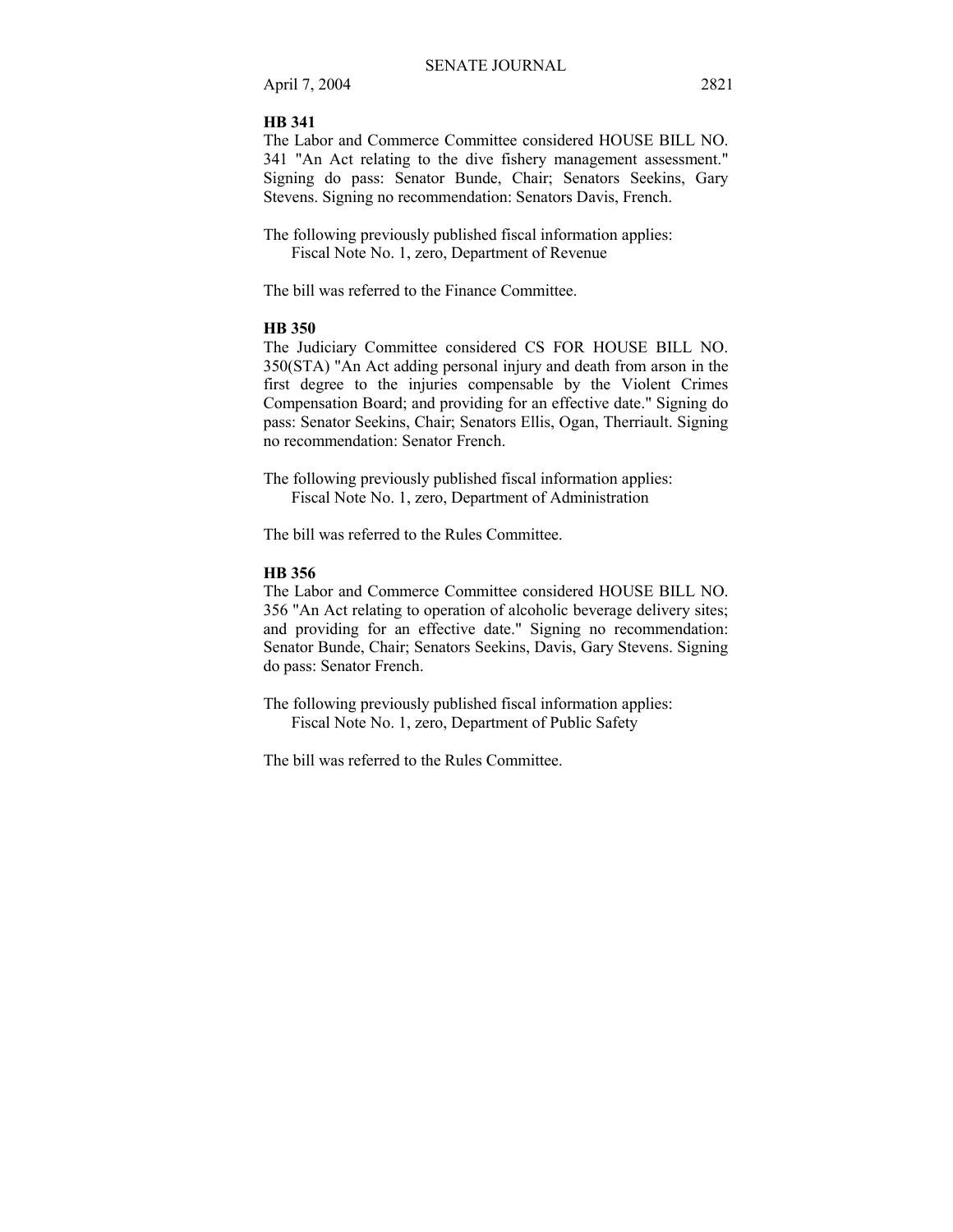#### **HB 357**

The Finance Committee considered CS FOR HOUSE BILL NO. 357(JUD) "An Act relating to restitution; and providing for an effective date" and recommended the adoption of the Judiciary Senate Committee Substitute offered on page 2600. Signing do pass: Senators Green, Wilken, Cochairs; Senators Dyson, Hoffman, Olson, Bunde, Ben Stevens.

The following previously published fiscal information applies: Fiscal Note No. 1, indeterminate, Department of Administration Fiscal Note No. 2, indeterminate, Department of Law

The bill was referred to the Rules Committee.

## **HB 447**

The State Affairs Committee considered CS FOR HOUSE BILL NO. 447(JUD) "An Act making corrective amendments to the Alaska Statutes as recommended by the revisor of statutes; and providing for an effective date." Signing do pass: Senator Gary Stevens, Chair; Senators Cowdery, Stedman.

The following previously published fiscal information applies: Fiscal Note No. 1, zero, Legislative Agency

The bill was referred to the Judiciary Committee.

## **HB 494**

The State Affairs Committee considered CS FOR HOUSE BILL NO. 494(FIN) am "An Act relating to the methods of disbursement of money by the state, including employment compensation, unemployment payments, and permanent fund dividends, and to bank investments and deposits by the state; and providing for an effective date." Signing do pass: Senator Gary Stevens, Chair. Signing no recommendation: Senators Cowdery, Stedman.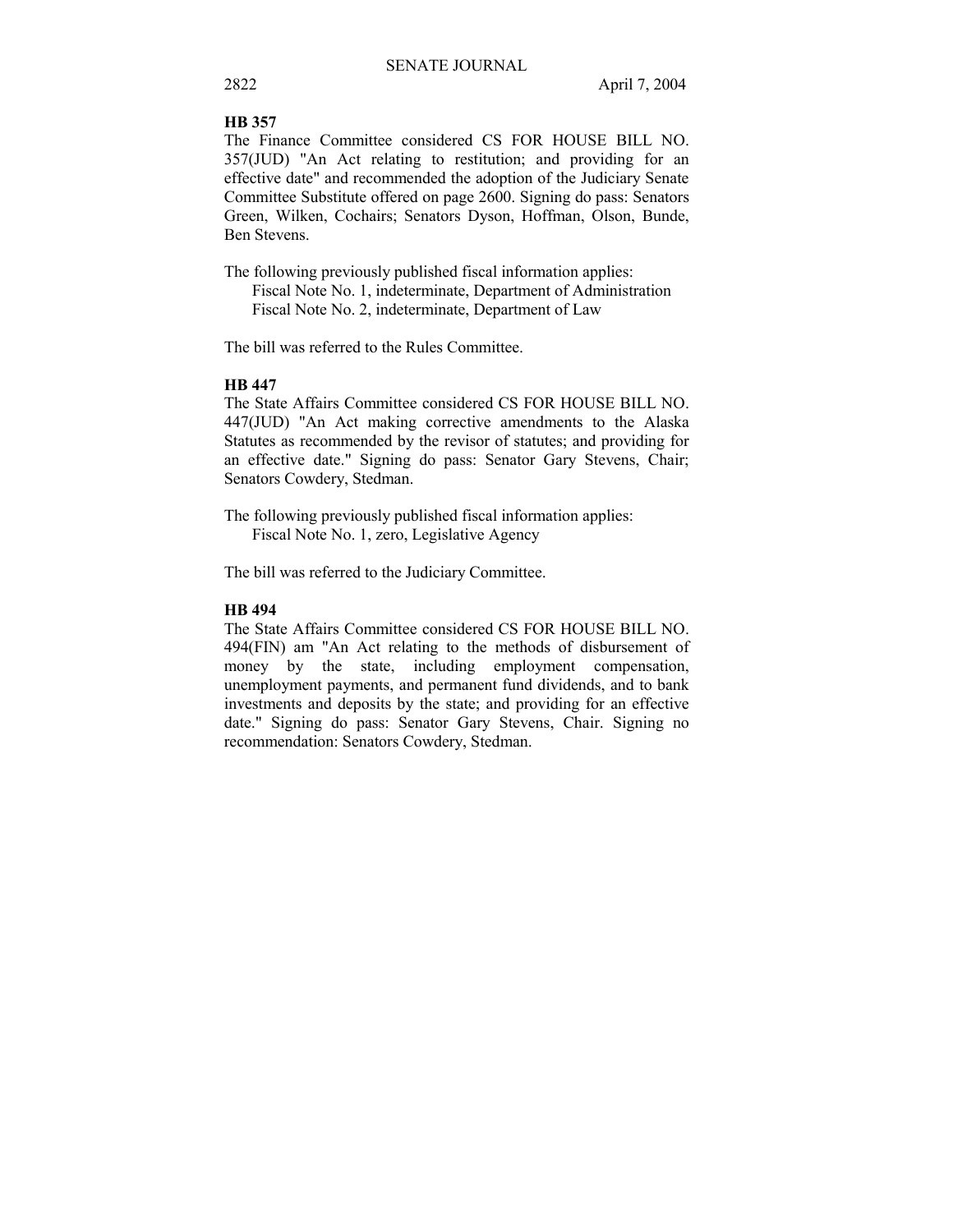April 7, 2004 2823

The following previously published fiscal information applies:

 Fiscal Note No. 1, zero, Department of Health and Social Services Fiscal Note No. 2, zero, Department of Health and Social Services Fiscal Note No. 3, zero, Department of Health and Social Services Fiscal Note No. 4, zero, Department of Labor and Workforce Development Fiscal Note No. 5, zero, Department of Labor and Workforce Development Fiscal Note No. 6, zero, Department of Revenue Fiscal Note No. 7, Department of Administration

The bill was referred to the Finance Committee.

#### **HB 513**

The Finance Committee considered HOUSE BILL NO. 513 "An Act relating to the enforcement of support orders through suspension of drivers' licenses; changing the name of the child support enforcement agency to the child support services agency; amending Rules 90.3 and 90.5, Alaska Rules of Civil Procedure; and providing for an effective date" and recommended the adoption of the Judiciary Senate Committee Substitute offered on page 2707.

Signing do pass: Senator Wilken, Cochair; Senators Dyson, Ben Stevens. Signing no recommendation: Senator Green, Cochair; Senators Hoffman, Olson, Bunde.

The following previously published fiscal information applies: Fiscal Note No. 1, zero, Alaska Court System Fiscal Note No. 2, zero, Department of Revenue

The bill was referred to the Rules Committee.

### **SJR 30**

The State Affairs Committee considered SENATE JOINT RESOLUTION NO. 30 Urging the United States Congress to amend the No Child Left Behind Act of 2001. Signing do pass: Senator Gary Stevens, Chair. Signing no recommendation: Senators Cowdery, Stedman.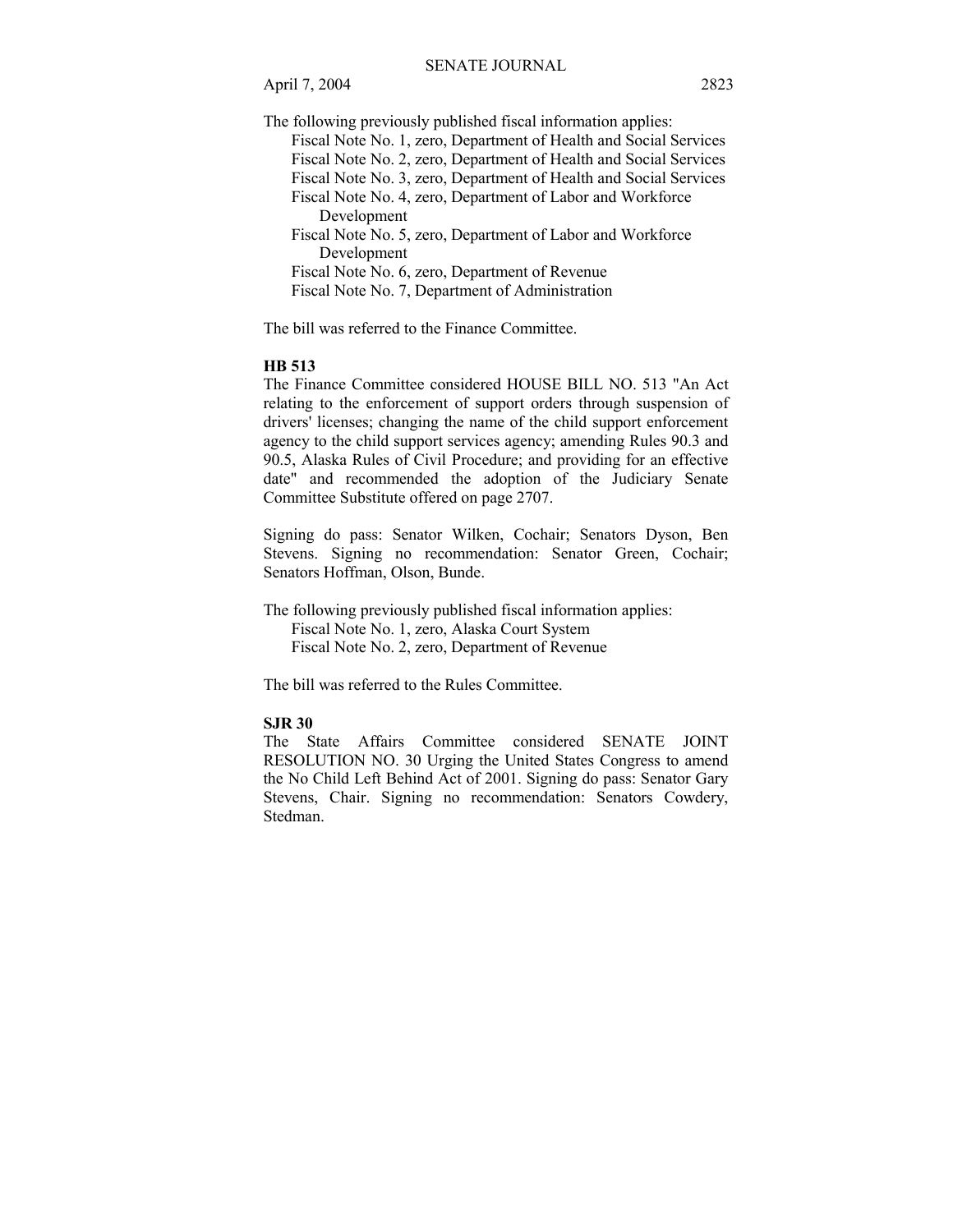The following fiscal information was published today:

Fiscal Note No. 1, zero, Senate State Affairs Committee

The resolution was referred to the Health, Education and Social Services Committee.

#### **HCR 29**

The State Affairs Committee considered HOUSE CONCURRENT RESOLUTION NO. 29 am Relating to support for therapeutic courts for repeat driving while under the influence offenders. Signing no recommendation: Senator Gary Stevens, Chair; Senators Cowdery, Stedman.

The following previously published fiscal information applies: Fiscal Note No. 1, zero, Alaska Court System

The resolution was referred to the Judiciary Committee.

## **Introduction and Reference of Senate Resolutions**

## **SJR 33**

SENATE JOINT RESOLUTION NO. 33 BY THE SENATE JUDICIARY COMMITTEE BY REQUEST,

> Urging our United States Senators to work to allow a timely vote on the floor on all judicial nominations.

was read the first time and referred to the State Affairs and Judiciary Committees.

### **Introduction and Reference of Senate Bills**

**SB 386**  SENATE BILL NO. 386 BY THE SENATE STATE AFFAIRS COMMITTEE, entitled: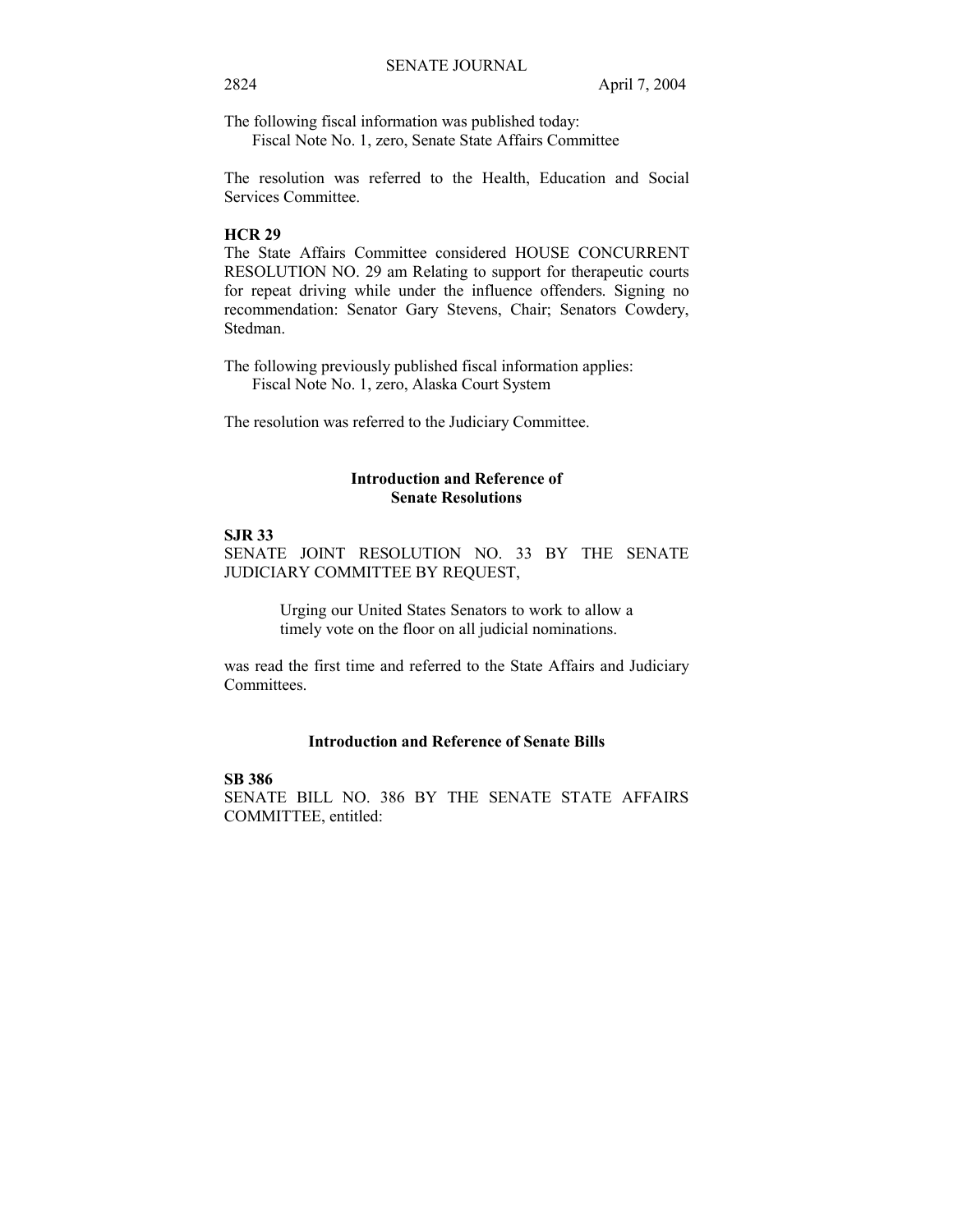"An Act relating to controlled livestock districts and liability for livestock."

was read the first time and referred to the Resources and Judiciary Committees.

### **Consideration of the Calendar**

#### **Third Reading of Senate Bills**

#### **SB 329**

CS FOR SENATE BILL NO. 329(RES) "An Act relating to control of nuisance moose" was read the third time.

Senator French moved and asked unanimous consent that the bill be returned to second reading for the purpose of a specific amendment, that being Amendment No. 1. Without objection, the bill was returned to second reading.

Senator French offered Amendment No. 1:

Page 1, line  $15 - Page 2$ , line 2:

Delete: "A civil action to recover damages or costs that arise from relocating nuisance moose may not be brought against the state or a political subdivision, officer, or employee of the state.<sup>"</sup>

Senator French moved for the adoption of Amendment No. 1. Senator Ben Stevens objected.

Senator Ogan declared a conflict of interest.

The question being: "Shall Amendment No. 1 be adopted?" The roll was taken with the following result: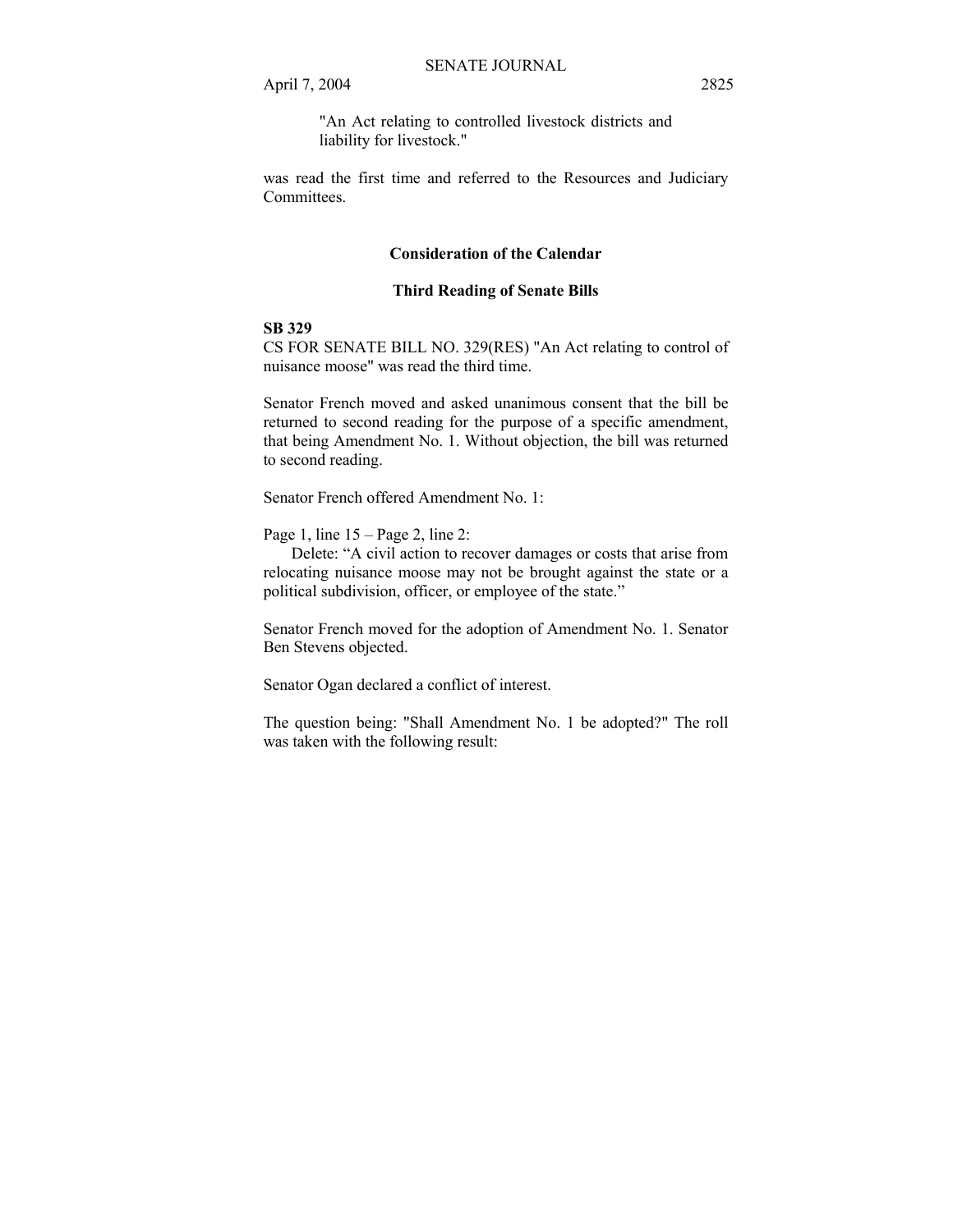CSSB 329(RES) Second Reading Amendment No. 1

## **YEAS: 8 NAYS: 12 EXCUSED: 0 ABSENT: 0**

Yeas: Davis, Ellis, Elton, French, Guess, Hoffman, Lincoln, Olson

Nays: Bunde, Cowdery, Dyson, Green, Ogan, Seekins, Stedman, Stevens B, Stevens G, Therriault, Wagoner, Wilken Ogan changed from "Yea" to "Nay".

and so, Amendment No. 1 failed to be adopted.

CS FOR SENATE BILL NO. 329(RES) was automatically in third reading.

The question being: "Shall CS FOR SENATE BILL NO. 329(RES) "An Act relating to control of nuisance moose" pass the Senate?" The roll was taken with the following result:

CSSB 329(RES) Third Reading - Final Passage

#### **YEAS: 15 NAYS: 4 EXCUSED: 1 ABSENT: 0**

Yeas: Bunde, Cowdery, Davis, Dyson, Green, Guess, Ogan, Olson, Seekins, Stedman, Stevens B, Stevens G, Therriault, Wagoner, Wilken

Nays: Ellis, Elton, French, Lincoln

Excused: Hoffman

and so, CS FOR SENATE BILL NO. 329(RES) passed the Senate.

Senator French gave notice of reconsideration.

Senator Ben Stevens moved and asked unanimous consent that the Senate return to Messages from the House. Without objection, the Senate returned to: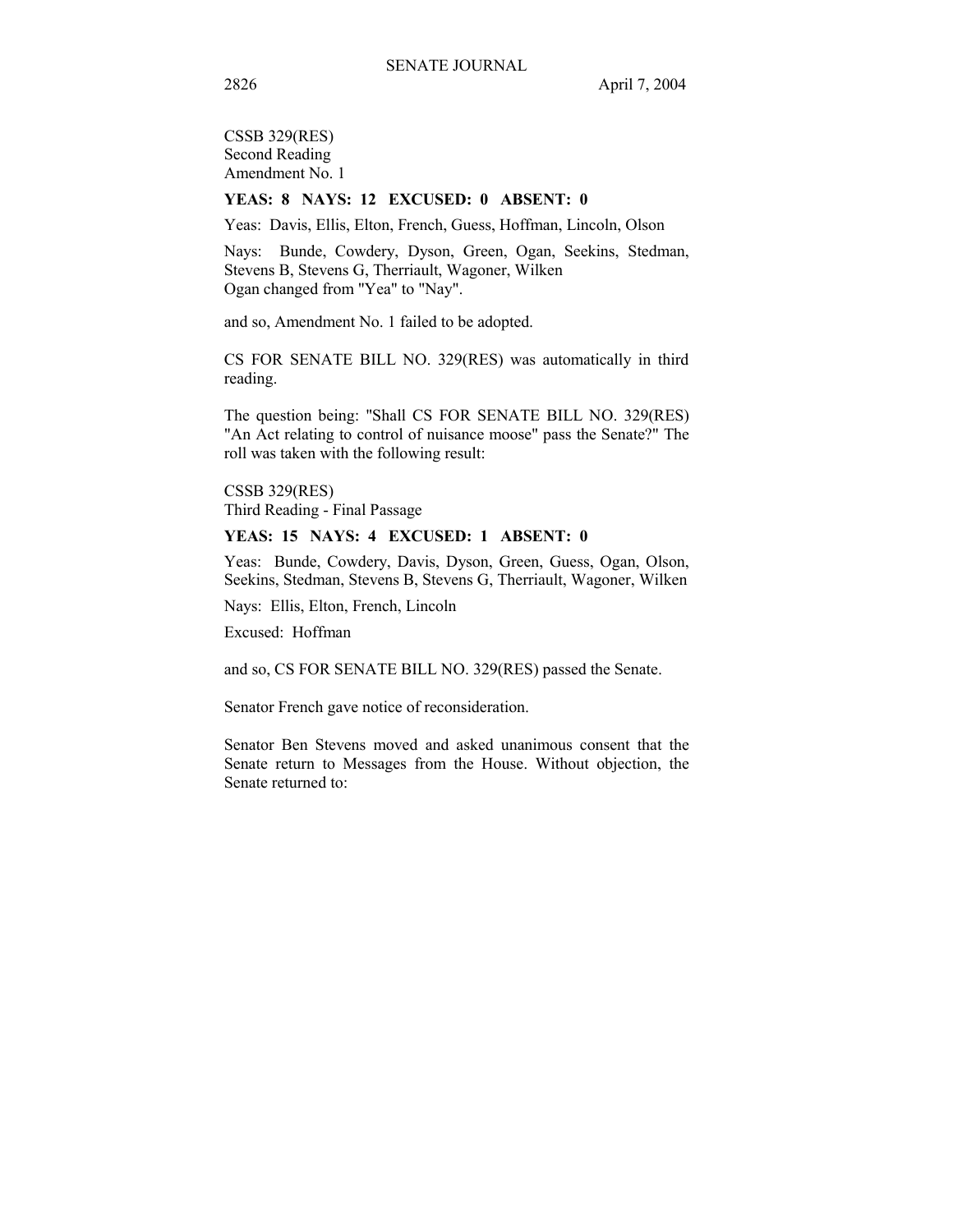#### **Messages from the House**

Message dated April 7 was read, stating the House passed and transmitted for consideration:

#### **First Reading and Reference of House Bills**

#### **HB 375**

CS FOR HOUSE BILL NO. 375(FIN) am BY THE HOUSE FINANCE COMMITTEE, entitled:

> "An Act making appropriations for the operating and loan program expenses of state government, for certain programs, and to capitalize funds; and providing for an effective date."

was read the first time and referred to the Finance Committee.

#### **HB 377**

CS FOR HOUSE BILL NO. 377(FIN) BY THE HOUSE FINANCE COMMITTEE, entitled:

> "An Act making appropriations for the operating and capital expenses of the state's integrated comprehensive mental health program; and providing for an effective date."

was read the first time and referred to the Finance Committee.

## **Reconsideration of Senate Bills**

### **SB 40**

Senator Ellis requested that the reconsideration on CS FOR SENATE BILL NO. 40(FIN) be taken up. The bill was before the Senate on reconsideration.

Senator Ben Stevens called the Senate. The call was satisfied.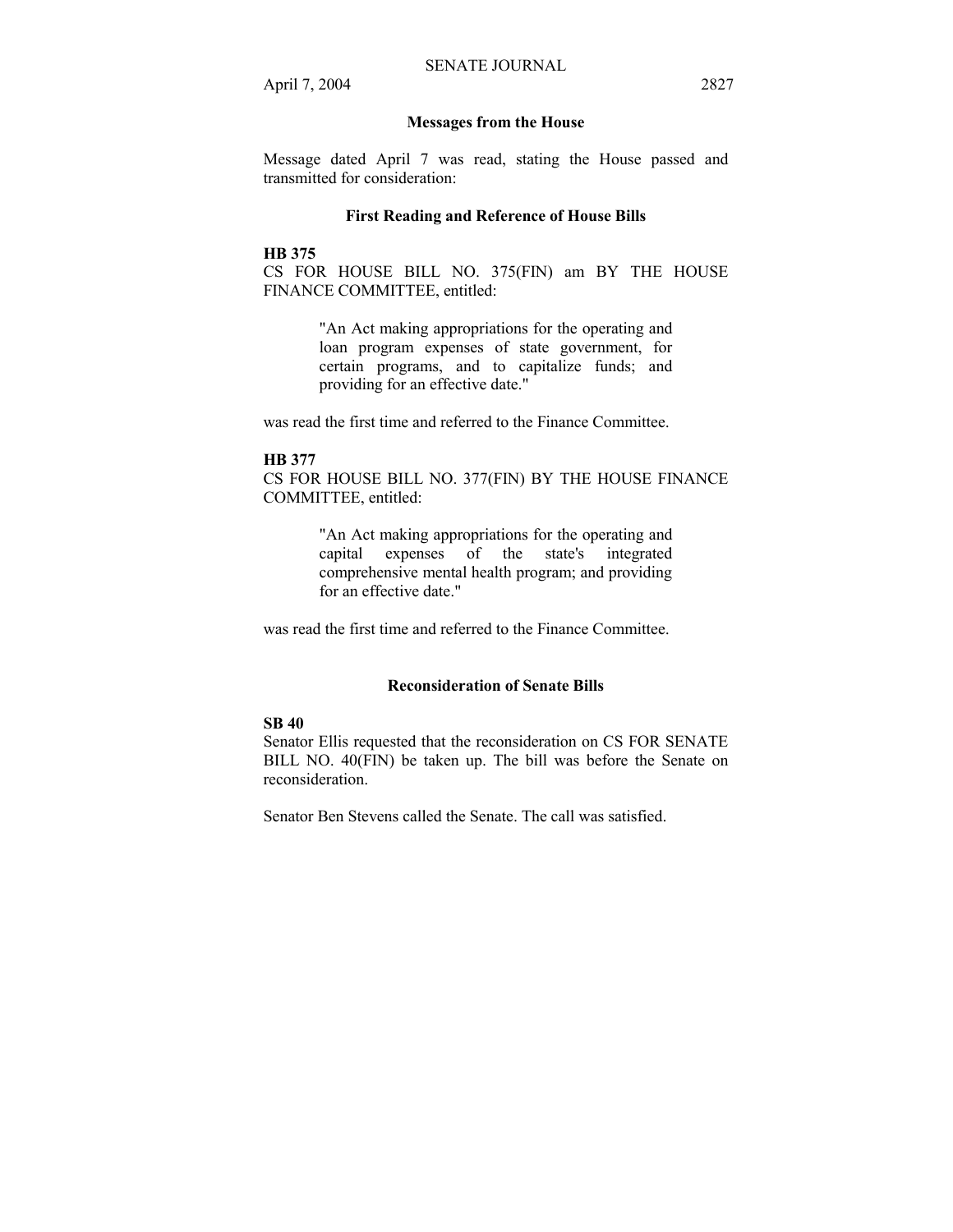The question to be reconsidered: "Shall CS FOR SENATE BILL NO. 40(FIN) "An Act relating to construction of highways by the Department of Transportation and Public Facilities; and providing for an effective date" pass the Senate?" The roll was taken with the following result:

CSSB 40(FIN) Third Reading - On Reconsideration

**YEAS: 10 NAYS: 9 EXCUSED: 1 ABSENT: 0** 

Yeas: Bunde, Cowdery, Dyson, Green, Seekins, Stedman, Stevens B, Therriault, Wagoner, Wilken

Nays: Davis, Ellis, Elton, French, Guess, Lincoln, Ogan, Olson, Stevens G

Excused: Hoffman

and so, CS FOR SENATE BILL NO. 40(FIN) failed to pass the Senate and was referred to the Secretary for permanent filing.

#### **Consideration of the Calendar (continued)**

#### **Third Reading of Senate Resolutions**

#### **SJR 3**

CS FOR SENATE JOINT RESOLUTION NO. 3(FIN) am Proposing amendments to the Constitution of the State of Alaska relating to an appropriation limit, which had been held (page 2804), was read the third time.

Senator Guess moved and asked unanimous consent that the bill be returned to second reading for the purpose of a specific amendment, that being Amendment No. 3. Without objection, the bill was returned to second reading.

Senators Guess, Davis, Ellis, Elton, French, Hoffman, Lincoln, Olson offered Amendment No. 3: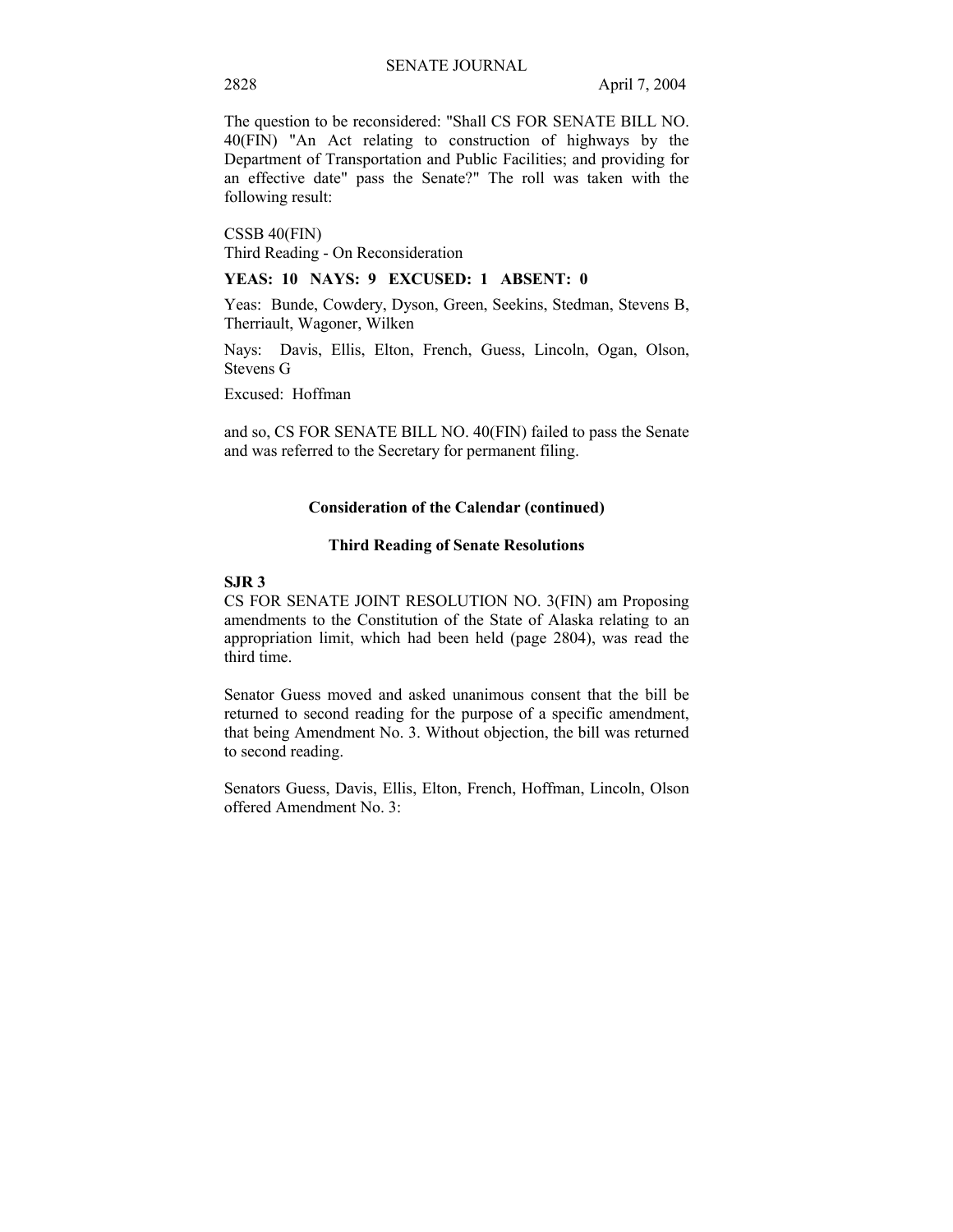April 7, 2004 2829

Page 2, line 25: Delete "and"

Page 2, following line 25:

Insert a new paragraph to read:

 $\degree$ (11) from the general fund for public education, including the University of Alaska; and"

Page 2, line 26: Delete  $\degree$ (11)" Insert  $(12)$ <sup>"</sup>

Page 3, line 20: Delete "3,150,000,000" Insert "2,427,250,000"

Page 3, line 21: Delete "3,250,000,000" Insert "2,443,625,000"

Senator Guess moved for the adoption of Amendment No. 3. Senator Dyson objected.

Senator Guess moved and asked unanimous consent for the adoption of the following amendment to Amendment No. 3:

Under Page 3, line 20: Delete "2,427,250,000" Insert "2,214,534,000"

Under Page 3, line 21: Delete "2,443,625,000" Insert "2,231,110,000"

Without objection, Amendment No. 3 was amended.

The question being: "Shall Amendment No. 3 as amended be adopted?" The roll was taken with the following result: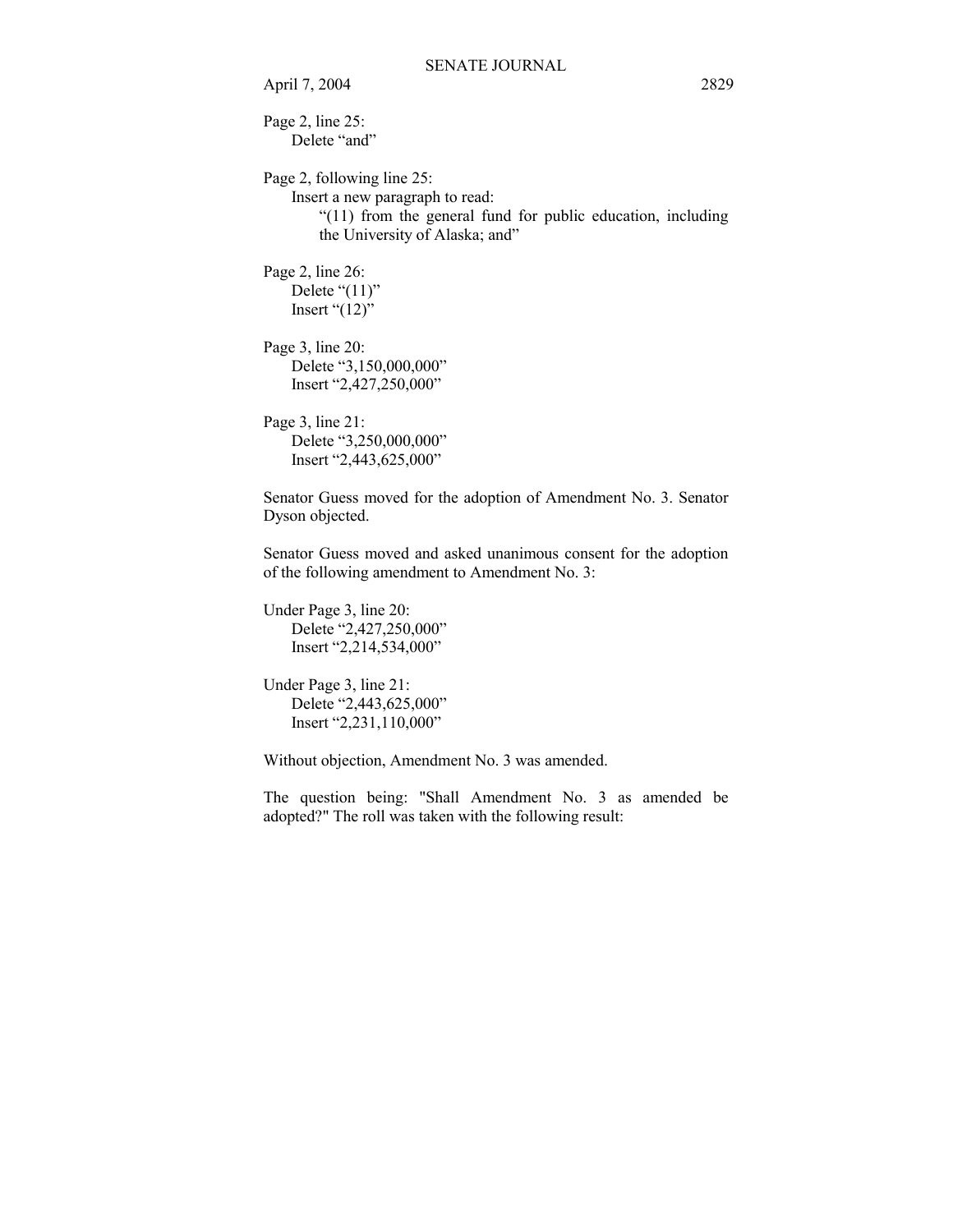CSSJR 3(FIN) am Second Reading Amendment No. 3 as amended

## **YEAS: 7 NAYS: 12 EXCUSED: 1 ABSENT: 0**

Yeas: Davis, Ellis, Elton, French, Guess, Lincoln, Olson

Nays: Bunde, Cowdery, Dyson, Green, Ogan, Seekins, Stedman, Stevens B, Stevens G, Therriault, Wagoner, Wilken

Excused: Hoffman

and so, Amendment No. 3 as amended failed to be adopted.

CS FOR SENATE JOINT RESOLUTION NO. 3(FIN) am was automatically in third reading.

Senator Lincoln moved and asked unanimous consent that the bill be returned to second reading for the purpose of a specific amendment, that being Amendment No. 4. Senator Ben Stevens objected, then withdrew his objection.

Senators Lincoln, Davis, Ellis, Elton, French, Guess, Hoffman, Olson offered Amendment No. 4:

#### Page 1, line 1, following "**relating to**": Insert "**the Alaska permanent fund and to**"

Page 1, following line 3:

Insert new resolution sections to read:

"**\* Section 1.** Article IX, sec. 15, Constitution of the State of Alaska, is amended to read:

 **Section 15. Alaska Permanent Fund. (a)** At least twentyfive per cent of all mineral lease rentals, royalties, royalty sale proceeds, federal mineral revenue sharing payments and bonuses received by the State shall be placed in a permanent fund, the principal of which shall be used only for those income-producing investments specifically designated by law as eligible for permanent fund investments. All income from the permanent fund shall be deposited in the **earnings reserve account and distributed as provided for under AS 37.13.140, 37.13.145, and AS 43.23.025, as those statutes**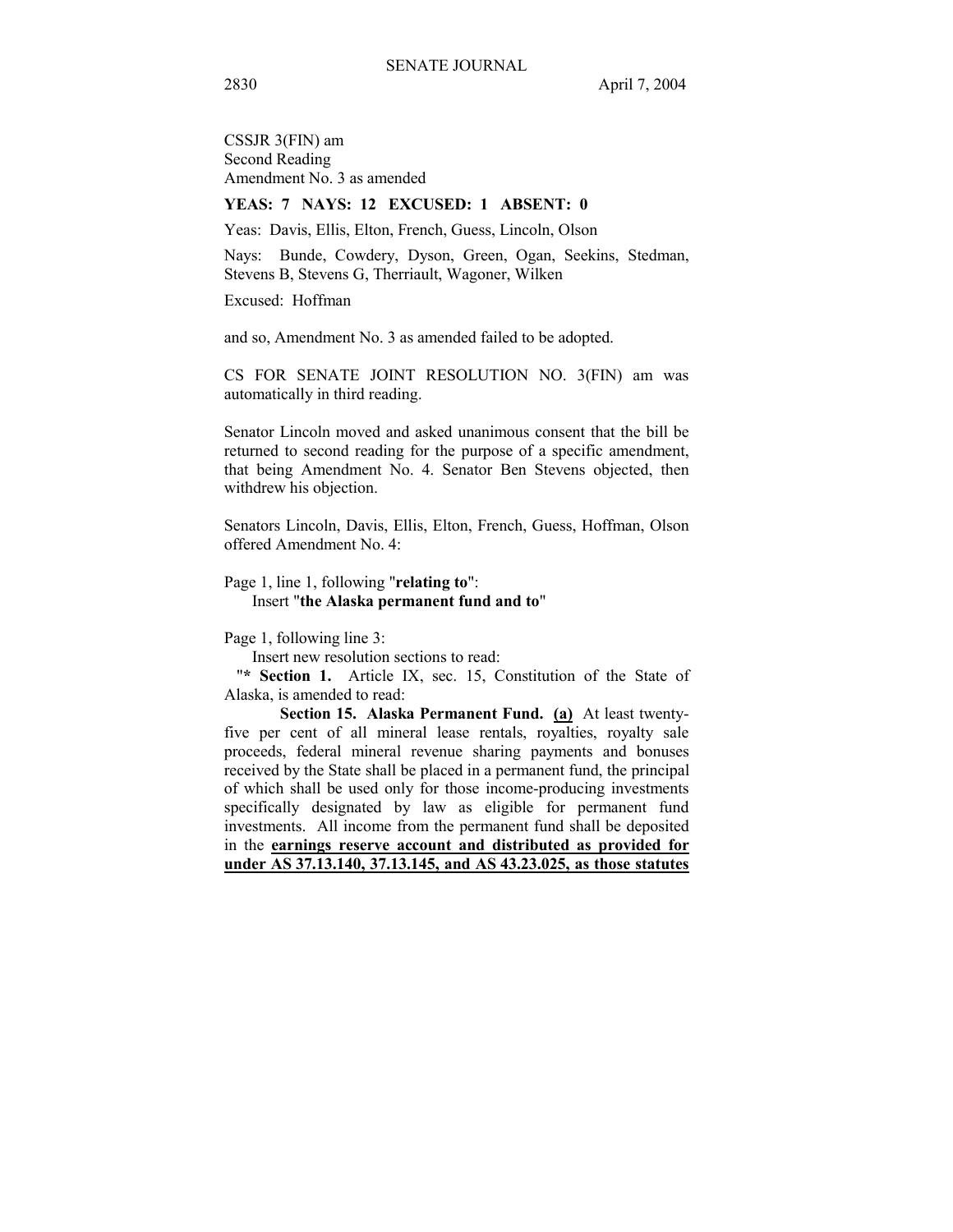**read on July 1, 2002** [GENERAL FUND UNLESS OTHERWISE PROVIDED BY LAW].

 **\* Sec. 2.** Article IX, sec. 15, Constitution of the State of Alaska, is amended by adding a new subsection to read:

(b) Notwithstanding other provisions of this constitution,

 (1) AS 37.13.140, 37.13.145, AS 43.23.025, and any provisions of law referred to in those sections, remain in effect as they read on July 1, 2002, unless they are amended or repealed and the amendment or repeal is ratified by affirmative vote of a majority of the voters of the State voting on the question; and

 (2) money may be appropriated from the earnings reserve account only as authorized under AS 37.13.145(b) and (c) as those subsections read on July 1, 2002, unless the appropriation is ratified by affirmative vote of a majority of the voters of the State voting on the question."

Page 1, line 4: Delete "**Section 1**" Insert "**Sec. 3**"

Renumber the following resolution sections accordingly.

Page 3, lines 12 - 13: Delete "a new section" Insert "new sections"

Page 3, following line 13:

 "**Section 30. Suspension and Repeal of amendments.** (a) Notwithstanding Section 1 of Article XIII, the 2004 amendments to Section 15 of Article IX are suspended on the date of an initial determination by the Internal Revenue Service that all or a portion of the permanent fund is subject to federal taxation. The suspension is terminated on the date the amendments are repealed under (b) of this section or one hundred eighty days after the date of a final, nonappealable judgment or order by a federal court deciding that no portion of the permanent fund would be subject to federal taxation as a result of the amendments. During the period of suspension under this subsection, Section 15 of Article IX shall apply as it read on January 1, 2003.

(b) Notwithstanding Section 1 of Article XIII, the 2004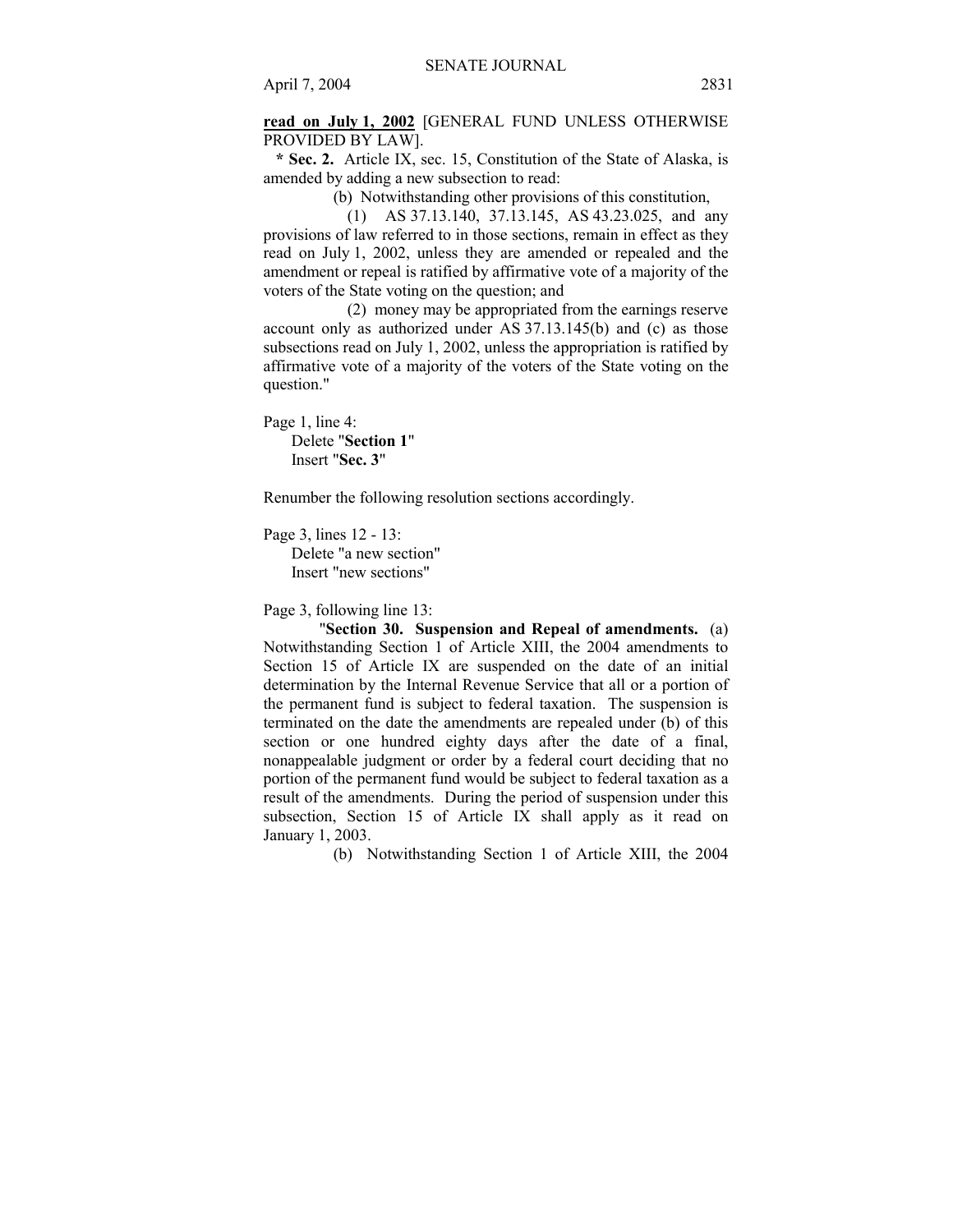amendments to Section 15 of Article IX are repealed one hundred eighty days after the date of a final, nonappealable judgment or order by a federal court deciding that all or a portion of the permanent fund is subject to federal taxation. Upon repeal of the 2004 amendments under this subsection, Section 15 of Article IX is amended to read as it read on January 1, 2003."

Page 3, line 14: Delete "**Section 30**" Insert "**Section 31**"

Senator Elton called the Senate. The call was satisfied.

Senator Lincoln moved for the adoption of Amendment No. 4.

Senator Ben Stevens objected and rose to a point of order, stating the amendment constituted discharging a bill from committee.

President Therriault, citing precedent and longstanding interpretation of the rules, ruled the amendment out of order.

Senator Ellis appealed the ruling of the Chair.

The question being: "Shall the ruling of the Chair be upheld?" The roll was taken with the following result:

Uphold ruling of the Chair?

## **YEAS: 12 NAYS: 7 EXCUSED: 1 ABSENT: 0**

Yeas: Bunde, Cowdery, Dyson, Green, Ogan, Seekins, Stedman, Stevens B, Stevens G, Therriault, Wagoner, Wilken

Nays: Davis, Ellis, Elton, French, Guess, Lincoln, Olson

Excused: Hoffman

and so, the ruling of the Chair was upheld.

CS FOR SENATE JOINT RESOLUTION NO. 3(FIN) am was automatically in third reading.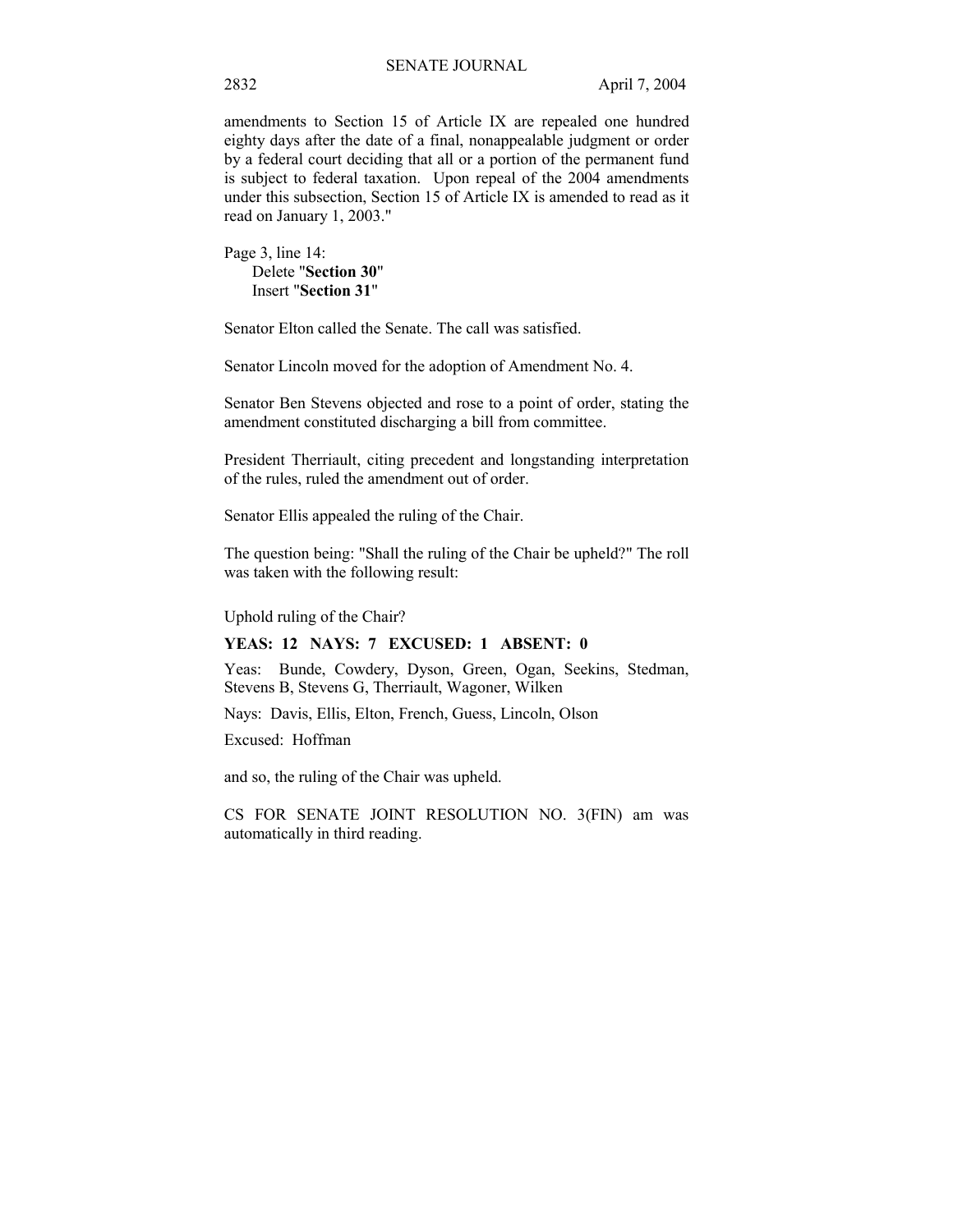April 7, 2004 2833

Senator Elton moved and asked unanimous consent that the bill be returned to second reading for the purpose of a specific amendment, that being Amendment No. 5. Without objection, the bill was returned to second reading.

Senators Elton, Davis, Ellis, French, Guess, Hoffman, Lincoln, Olson offered Amendment No. 5:

## Page 3, line 14, following "**Section 30.**": Insert "**Conditional Effect,**"

Page 3, line 14, following "(a)":

 Insert "The 2004 amendment relating to an appropriation limit (art. IX, sec. 16) takes effect only if, in 2004, the voters approve an amendment to Section 15 of Article IX requiring all income from the permanent fund to be deposited in the earnings reserve account and distributed as provided for under AS 37.13.140, 37.13.145, and AS 43.23.025, as those statutes read on July 1, 2002, and authorizing amendment or repeal of those statutes only upon ratification by the voters.

(b)"

Reletter the following subsection accordingly.

Senator Elton moved and asked unanimous consent for the adoption of Amendment No. 5. Senator Ben Stevens objected.

President Therriault reminded members that Mason's Manual Rule 102 is always in effect during debate.

In accordance with Mason's Manual Rule 583, President Therriault relinquished the chair to Senator Ben Stevens, President pro tempore, in order to participate in debate.

President Therriault and Senator Ben Stevens resumed their original places.

The question being: "Shall Amendment No. 5 be adopted?" The roll was taken with the following result: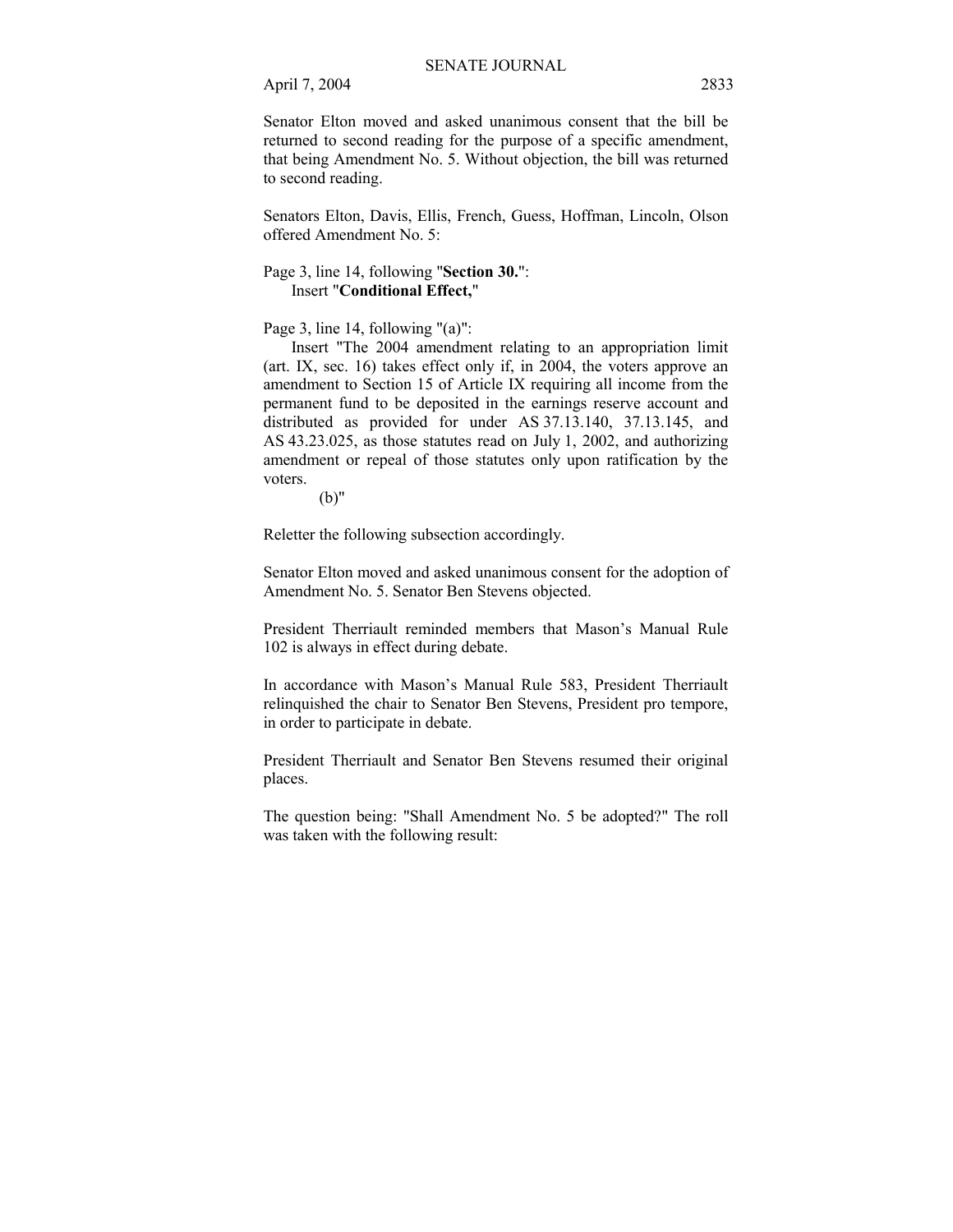CSSJR 3(FIN) am Second Reading Amendment No. 5

#### **YEAS: 8 NAYS: 11 EXCUSED: 1 ABSENT: 0**

Yeas: Davis, Ellis, Elton, French, Guess, Lincoln, Ogan, Olson

Nays: Bunde, Cowdery, Dyson, Green, Seekins, Stedman, Stevens B, Stevens G, Therriault, Wagoner, Wilken

Excused: Hoffman

and so, Amendment No. 5 failed to be adopted.

CS FOR SENATE JOINT RESOLUTION NO. 3(FIN) am was automatically in third reading.

Senator Ben Stevens called the Senate. The call was satisfied.

Senator Ogan rose to a point of order. President Therriault cautioned members to proceed in order.

The question being: "Shall CS FOR SENATE JOINT RESOLUTION NO. 3(FIN) am Proposing amendments to the Constitution of the State of Alaska relating to an appropriation limit, pass the Senate?" The roll was taken with the following result:

CSSJR 3(FIN) am Third Reading - Final Passage

#### **YEAS: 12 NAYS: 7 EXCUSED: 1 ABSENT: 0**

Yeas: Bunde, Cowdery, Dyson, Green, Ogan, Seekins, Stedman, Stevens B, Stevens G, Therriault, Wagoner, Wilken

Nays: Davis, Ellis, Elton, French, Guess, Lincoln, Olson

Excused: Hoffman

and so, lacking the necessary fourteen votes, CS FOR SENATE JOINT RESOLUTION NO. 3(FIN) am failed to pass the Senate.

Senator Dyson gave notice of reconsideration.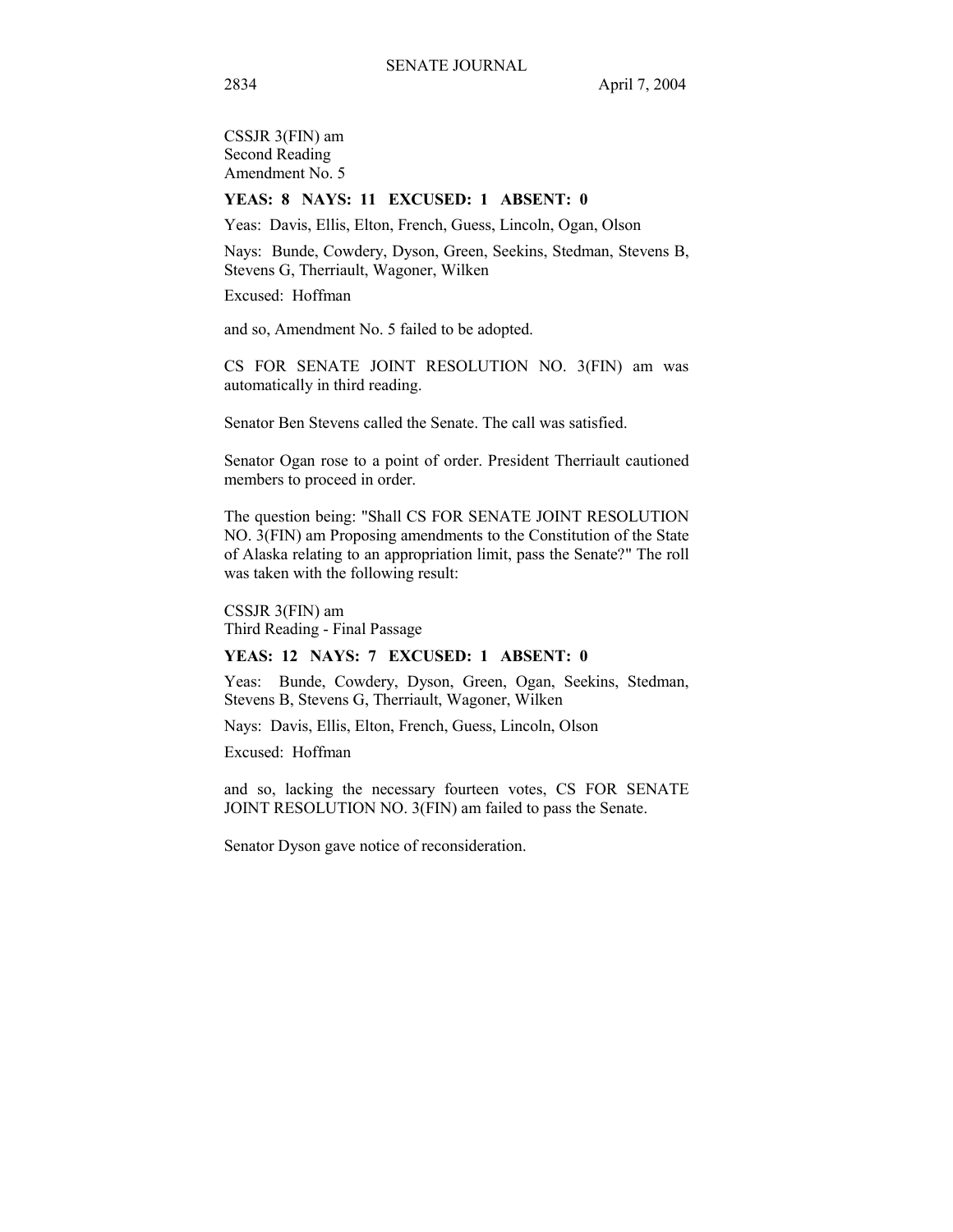### **Unfinished Business**

Senator Wilken moved and asked unanimous consent to be excused from the Senate, not subject to a call, from afternoon plane time, April 23 to evening plane time, April 25. Without objection, Senator Wilken was excused.

Senator Gary Stevens moved and asked unanimous consent to be excused from a call of the Senate from plane time, April 16 to plane time, April 19. Without objection, Senator Gary Stevens was excused.

#### **SB 283**

Pursuant to the message stating the House failed to recede from its amendment to CS FOR SENATE BILL NO. 283(FIN) "An Act making an appropriation to reverse the deposit of money available for appropriation in the general fund at the end of fiscal year 2003 into the constitutional budget reserve fund; making an appropriation for investment management fees for the constitutional budget reserve fund; making appropriations under art. IX, sec. 17(c), Constitution of the State of Alaska, from the constitutional budget reserve fund; and providing for an effective date"

#### namely

CS FOR SENATE BILL NO. 283(FIN) am H "An Act making an appropriation to reverse the deposit of money available for appropriation in the general fund at the end of fiscal year 2003 into the constitutional budget reserve fund; making an appropriation for investment management fees for the constitutional budget reserve fund for fiscal year 2004; making an appropriation for investment management fees for the constitutional budget reserve fund for fiscal year 2005; making appropriations to the Department of Education and Early Development for K-12 educational programs; making appropriations to the University of Alaska and the Alaska Court System; making an appropriation to reverse the deposit of money available for appropriation in the general fund at the end of fiscal year 2004 into the constitutional budget reserve fund; making an appropriation of the amount necessary to balance revenue and general fund appropriations for fiscal years 2004 and 2005; making appropriations for power cost equalization and for grants to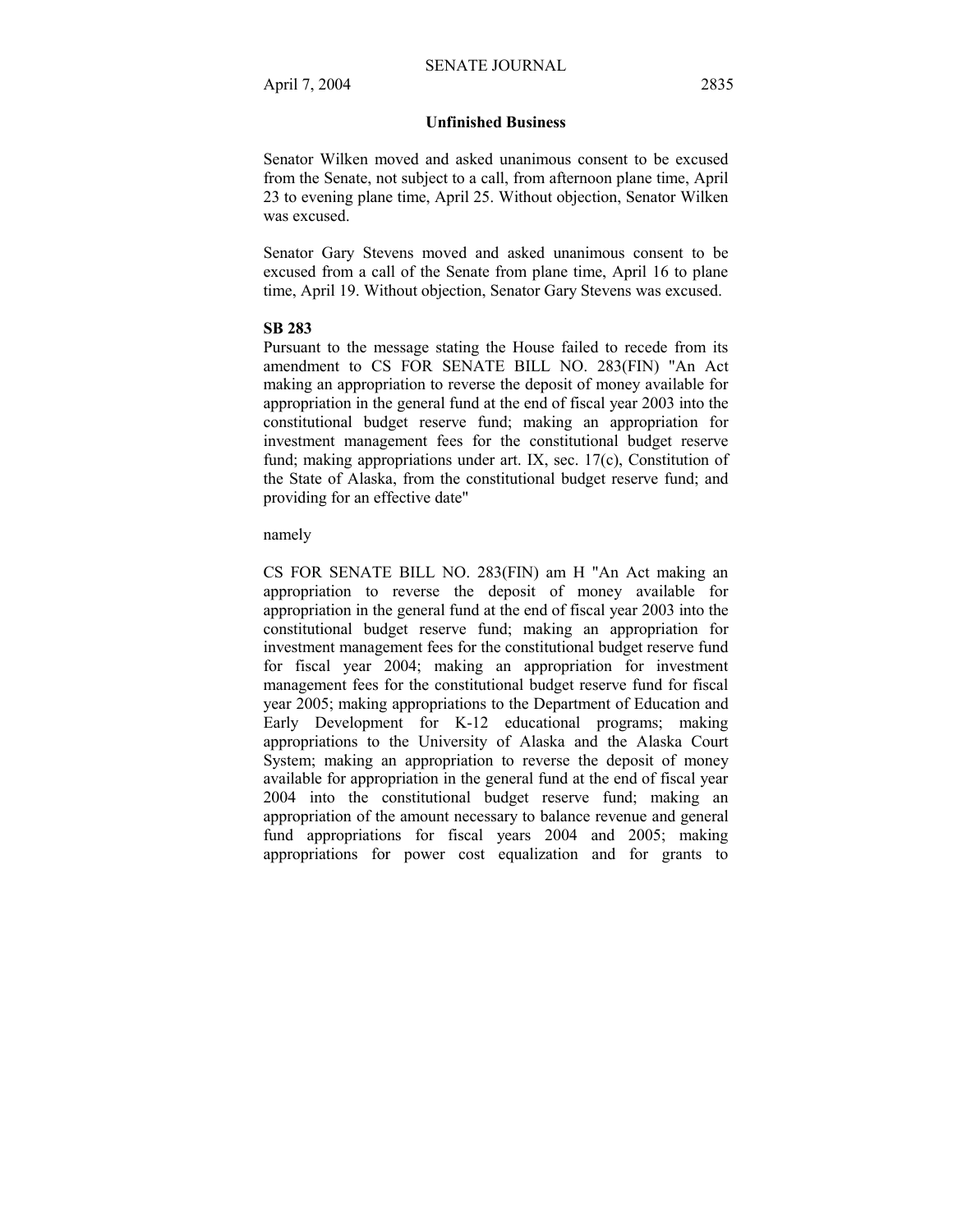municipalities, unincorporated communities, and designated recipients; making appropriations under art. IX, sec. 17(c), Constitution of the State of Alaska, from the constitutional budget reserve fund; and providing for an effective date," President Therriault appointed the following members to the conference committee considering the bills:

Senator Ben Stevens, Chair Senator Green Senator Elton

House members appointed April 6 (House Journal page 3237).

President Therriault granted the Senate members limited powers of free conference.

The Secretary was requested to notify the House.

#### **SB 328**

The reconsideration on CS FOR SPONSOR SUBSTITUTE FOR SENATE BILL NO. 328(FIN) "An Act relating to the national forest income program in the Department of Community and Economic Development and to the authority of the department to adopt regulations; making conforming amendments; and providing for an effective date" was not taken up this legislative day and the bill was referred to the Secretary for engrossment.

#### **Announcements**

Announcements are at the end of the journal.

#### **Engrossment**

## **SB 328**

CS FOR SPONSOR SUBSTITUTE FOR SENATE BILL NO. 328(FIN) "An Act relating to the national forest income program in the Department of Community and Economic Development and to the authority of the department to adopt regulations; making conforming amendments; and providing for an effective date" was engrossed, signed by the President and Secretary and transmitted to the House for consideration.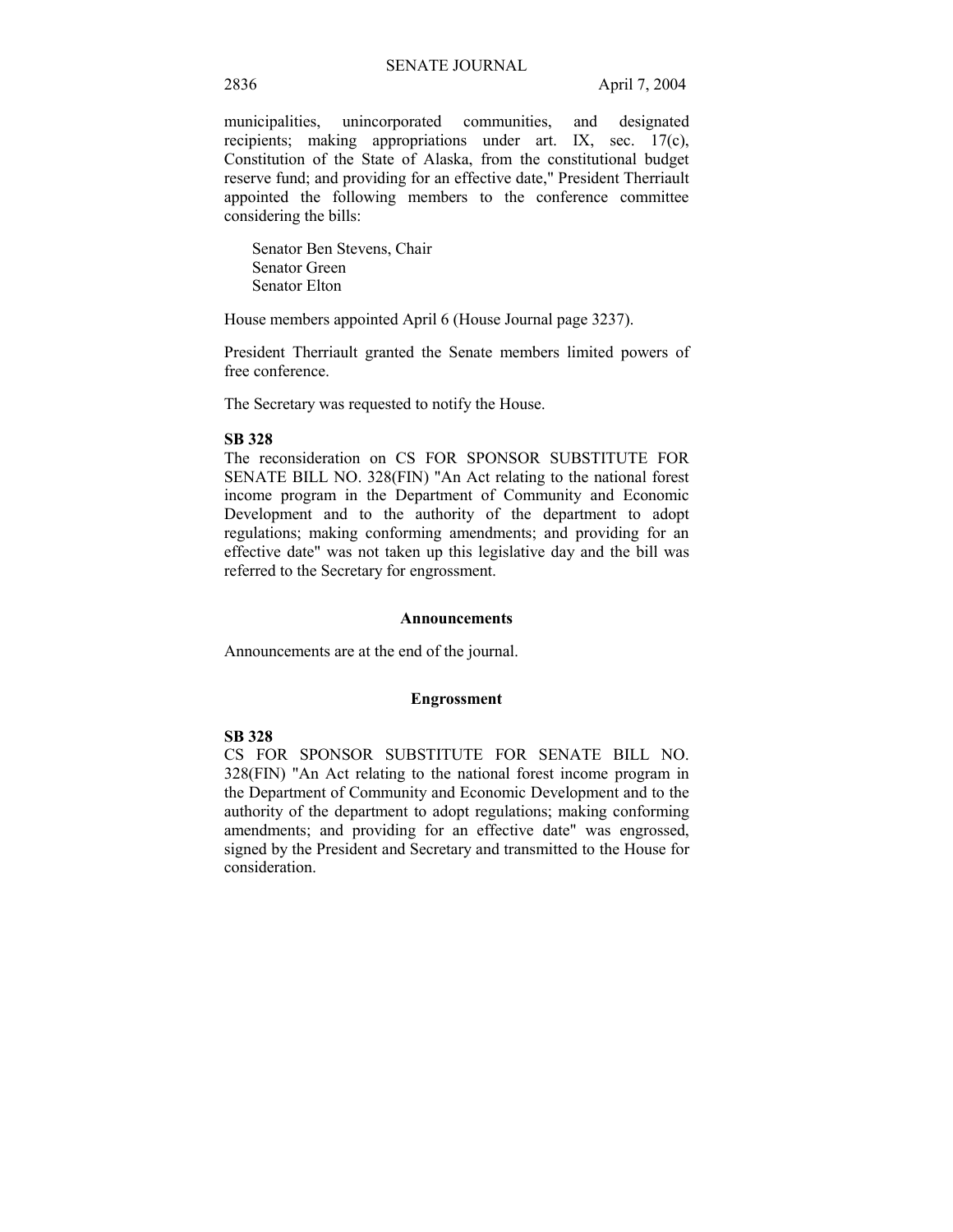# **Adjournment**

Senator Ben Stevens moved and asked unanimous consent that the Senate stand in adjournment until 10:00 a.m., April 8, 2004. Without objection, the Senate adjourned at 3:20 p.m.

> Kirsten Waid Secretary of the Senate

> > April 2004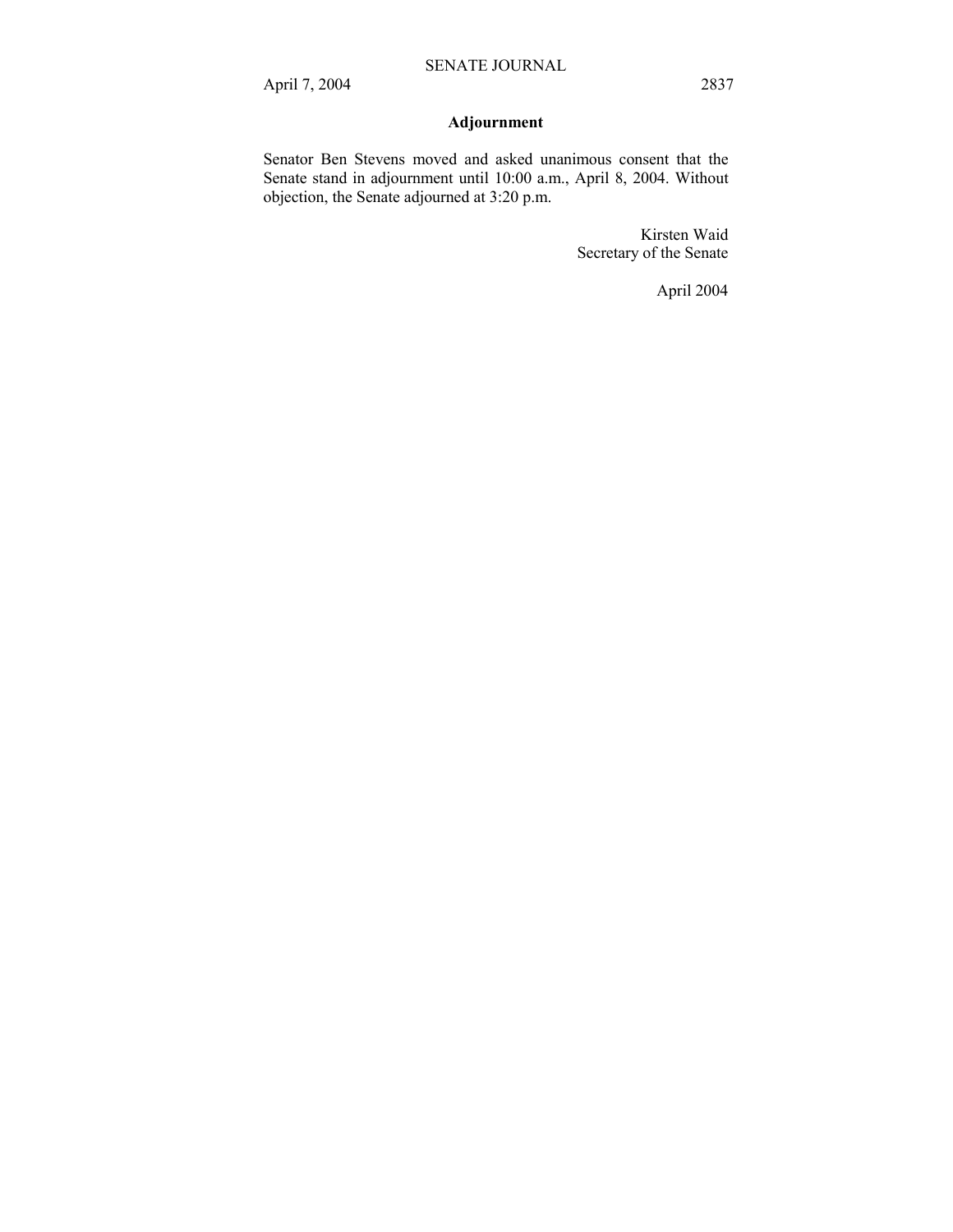#### **Announcements**

Americans with Disabilities Act Notice - Persons with disabilities who require special accommodation or alternative communication formats to access committee meetings may contact the appropriate committee office or the Legislative Information Office in their community. Reasonable advance notice is needed to accommodate the request. For further information, call the ADA Coordinator at 465-3854 Voice/465-4980 TDD.

## **STANDING COMMITTEES**

+ indicates teleconference

= indicates bill previously heard/scheduled

## **COMMUNITY & REGIONAL AFFAIRS**

|     | <b>Apr</b> 07 | Wednesday                                                           | Fahrenkamp 203 | 1:30 PM |
|-----|---------------|---------------------------------------------------------------------|----------------|---------|
| $+$ |               | -- Meeting Canceled --<br>SB 132 MINTO FLATS GAME REFUGE & TOWNSITE |                |         |
|     | Apr 09        | Friday                                                              | Fahrenkamp 203 | 1:30 PM |

No Meeting Scheduled

----------------------------------------

## **FINANCE**

|        |                                                     | Apr 07 Wednesday Senate Finance 532 9:00 AM    |  |
|--------|-----------------------------------------------------|------------------------------------------------|--|
|        |                                                     | += SB 256 APPROP: OPERATING BUDGET/LOANS/FUNDS |  |
|        | += SB 258 APPROP:MENTAL HEALTH BUDGET               |                                                |  |
|        |                                                     | + HB 375 APPROP: OPERATING BUDGET/LOANS/FUNDS  |  |
|        | <pending referral=""></pending>                     |                                                |  |
| $+$    | HB 377 APPROP: MENTAL HEALTH BUDGET                 |                                                |  |
|        | <pending referral=""></pending>                     |                                                |  |
|        |                                                     | += SB 374 PERMANENT FUND INCOME DISTRIBUTION   |  |
| $^{+}$ | Bills Previously Heard/Scheduled                    |                                                |  |
|        | $+=$ SB 337 ENERGY PROGRAMS & FUNDS                 |                                                |  |
|        | $+=$ SB 303 BIG GAME GUIDE BOARD & SERVICES         |                                                |  |
|        | $\leq$ Above Bill Teleconference LISTEN ONLY $\geq$ |                                                |  |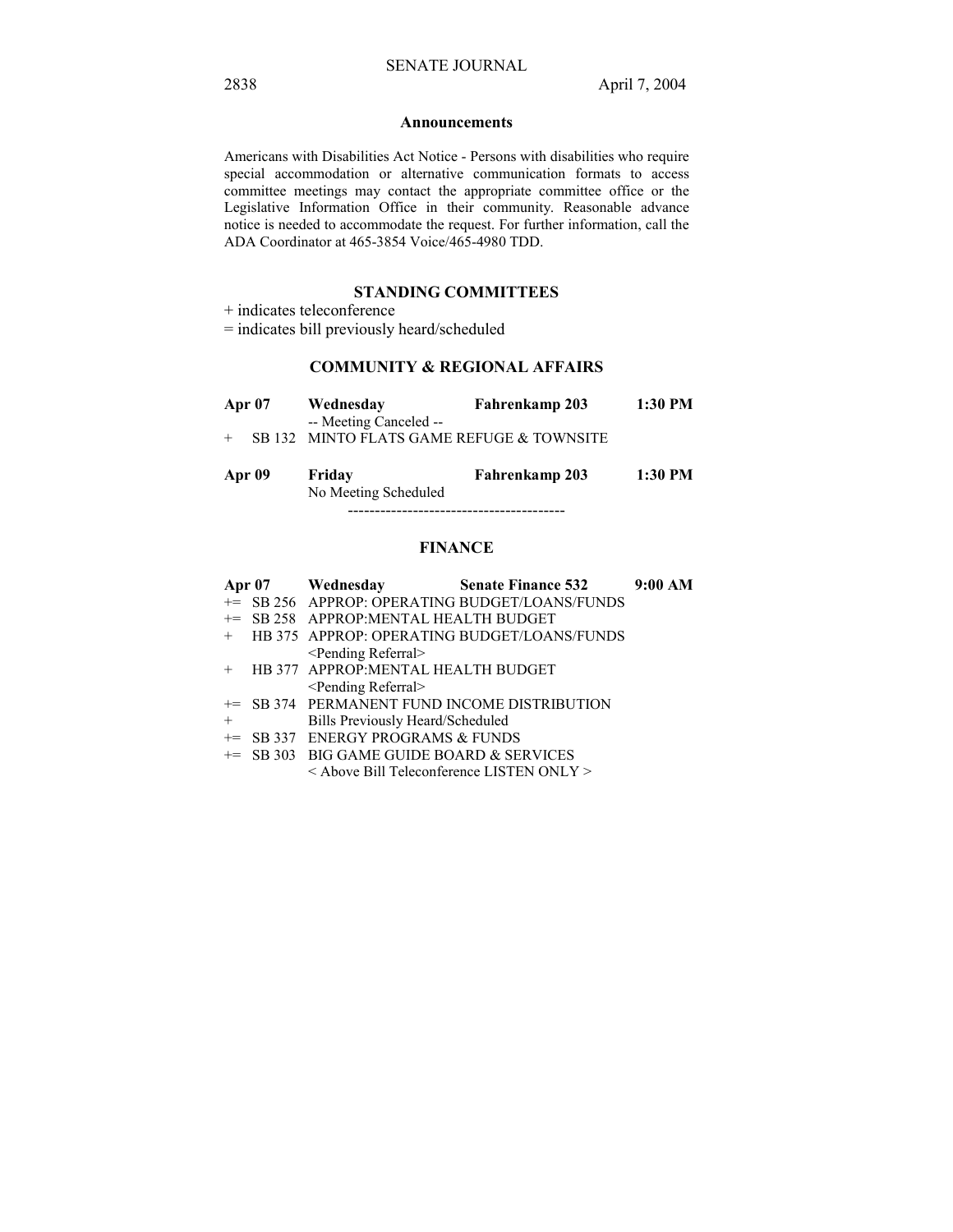# **FINANCE (continued)**

| Apr 08 | <b>Thursday</b>                            | <b>Senate Finance 532</b> | 8:00 AM |
|--------|--------------------------------------------|---------------------------|---------|
|        | -- Time Change --                          |                           |         |
| $+$    | SB 336 CORRECTIONS: FEES/SURCHARGE         |                           |         |
| $+$    | <b>HB 213 PROVISIONAL DRIVER'S LICENSE</b> |                           |         |
| $+$    | Bills Previously Heard/Scheduled           |                           |         |
| Apr 09 | Friday<br>No Meeting Scheduled             | <b>Senate Finance 532</b> | 9:00 AM |
|        |                                            |                           |         |

# **HEALTH, EDUCATION & SOCIAL SERVICES**

| Apr $07$ |       | Wednesday                                            | <b>Butrovich 205</b> | 1:30 PM   |
|----------|-------|------------------------------------------------------|----------------------|-----------|
|          |       | -- Rescheduled to 5:30 pm 04/07/04 --                |                      |           |
| $+$      |       | HCR 31 TRAUMATIC BRAIN INJURY AWARENESS MONTH        |                      |           |
| $+=$     |       | HB 25 HEALTH CARE SERVICES DIRECTIVES                |                      |           |
| $^{+}$   |       | Bills Previously Heard/Scheduled                     |                      |           |
|          |       | += SB 385 SECURITY; DIV. HOMELAND SECURITY/EMER. MGT |                      |           |
|          |       |                                                      |                      |           |
| Apr $07$ |       | Wednesday                                            | <b>Butrovich 205</b> | 5:30 PM   |
|          |       | $-$ Rescheduled from 1:30 04/07/04 $-$               |                      |           |
| $+$      |       | <b>HCR 31 TRAUMATIC BRAIN INJURY AWARENESS MONTH</b> |                      |           |
| $+=$     | HB 25 | <b>HEALTH CARE SERVICES DIRECTIVES</b>               |                      |           |
| $+$      |       | Bills Previously Heard/Scheduled                     |                      |           |
|          |       | += SB 385 SECURITY; DIV. HOMELAND SECURITY/EMER. MGT |                      |           |
|          |       |                                                      |                      |           |
| Apr 09   |       | Friday                                               | <b>Butrovich 205</b> | $1:30$ PM |
|          |       | No Meeting Scheduled                                 |                      |           |

----------------------------------------

## **JUDICIARY**

|         | Apr 07 Wednesday                                    | <b>Butrovich 205 8:00 AM</b> |  |
|---------|-----------------------------------------------------|------------------------------|--|
|         | + SB 246 HATE CRIMES/DISCRIMINATION/TOLERANCE PROG  |                              |  |
|         | + HB 350 CRIME VICTIMS' COMPENSATION FOR ARSON      |                              |  |
|         | $+=$ HB 252 OCC LICENSING: TERMS OF BD & CONT. EDUC |                              |  |
|         | += SB 308 DOMESTIC VIOLENCE PROTECTIVE ORDERS       |                              |  |
|         | += SB 323 WORKERS COMPENSATION AND CONTRACTORS      |                              |  |
| $+$ $-$ | Bills Previously Heard/Scheduled                    |                              |  |

\*\*\* Meeting Will Recess Until 5:30 PM \*\*\*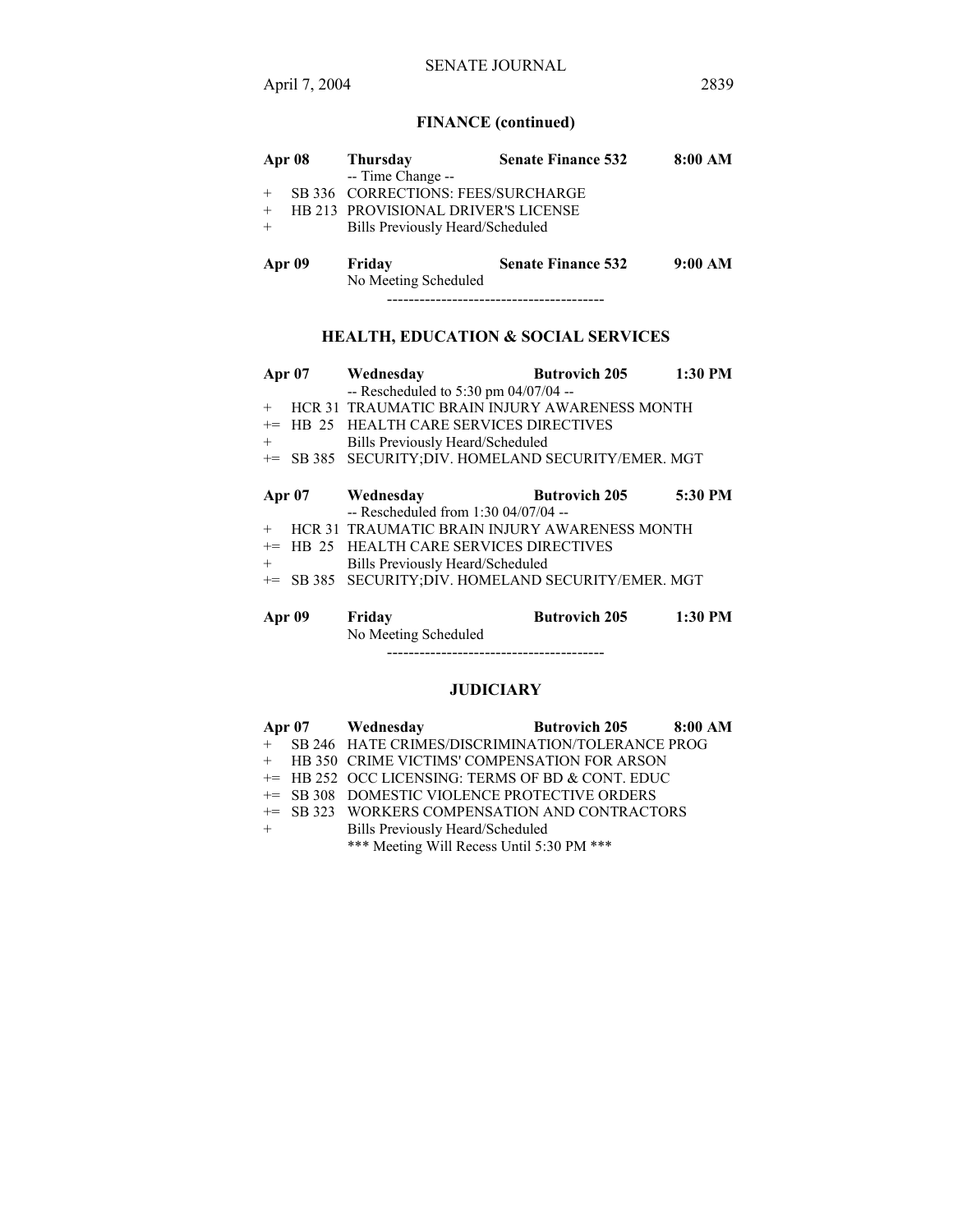# **JUDICIARY (continued)**

| Apr $07$    | Wednesday<br>-- Meeting Canceled --<br>***After Recess***                           | <b>Butrovich 205</b> | 5:30 PM |
|-------------|-------------------------------------------------------------------------------------|----------------------|---------|
| $+=$<br>$+$ | SB 311 INSURANCE & WORKERS' COMPENSATION SYSTEM<br>Bills Previously Heard/Scheduled |                      |         |
| Apr 09      | Friday<br>No Meeting Scheduled                                                      | <b>Butrovich 205</b> | 8:00 AM |

## **LABOR & COMMERCE**

| Apr 08 | <b>Thursday</b>      | Beltz 211 | 1:30 PM |
|--------|----------------------|-----------|---------|
|        | No Meeting Scheduled |           |         |
|        |                      |           |         |

## **RESOURCES**

| Apr 07<br>$^+$ | Wednesday<br>$-$ Rescheduled to 4 pm 04/07/04 $-$<br>Bills Previously Heard/Scheduled | <b>Butrovich 205</b> | 3:30 PM |
|----------------|---------------------------------------------------------------------------------------|----------------------|---------|
| Apr 09         | Friday<br>No Meeting Scheduled                                                        | <b>Butrovich 205</b> | 3:30 PM |
| Apr 12         | Monday<br>No Meeting Scheduled                                                        | <b>Butrovich 205</b> | 3:30 PM |

----------------------------------------

# **STATE AFFAIRS**

| <b>Apr 08</b> | <b>Thursday</b><br>No Meeting Scheduled                                 | Beltz 211        | 3:30 PM |
|---------------|-------------------------------------------------------------------------|------------------|---------|
| Apr 13        | Tuesday<br>--- Upon Adjournment ---                                     | <b>Beltz 211</b> |         |
| $+$           | Confirmation Hearing: Roger E. Holl<br>Alaska Public Offices Commission |                  |         |
| $+$           | HB 93 BOATING SAFETY, REGISTRATION, NUMBERING                           |                  |         |
| $+=$          | SB 224 LOWER DWI FOR MINORS TO .02                                      |                  |         |
| $^{+}$        | Bills Previously Heard/Scheduled                                        |                  |         |